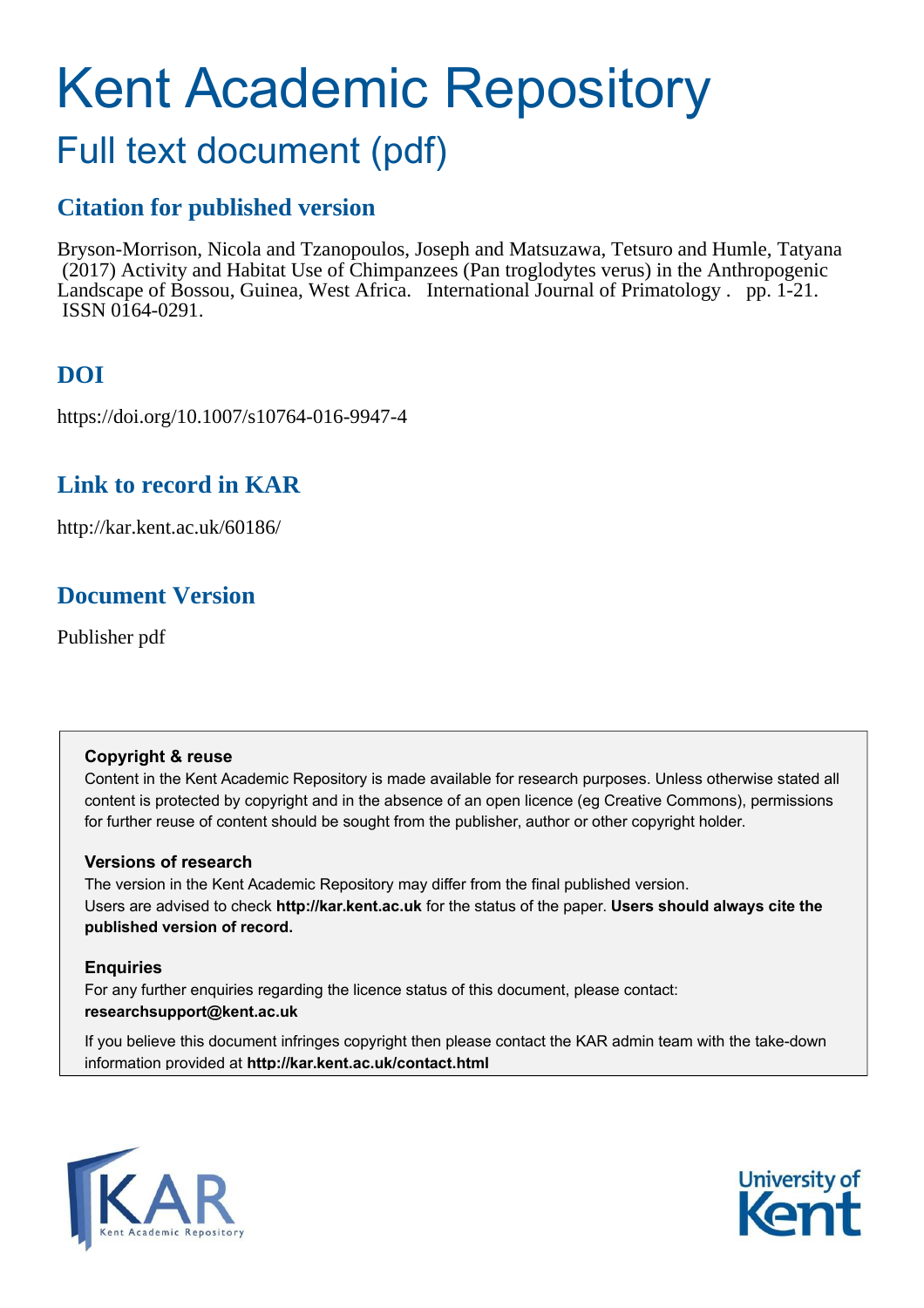



#### Activity and Habitat Use of Chimpanzees (Pan troglodytes verus) in the Anthropogenic Landscape of Bossou, Guinea, West Africa

Nicola Bryson-Morrison<sup>1</sup> <sup>0</sup> Joseph Tzanopoulos<sup>2,3</sup> • Tetsuro Matsuzawa<sup>4</sup> • Tatyana Humle<sup>2</sup>

Received: 12 May 2016 /Accepted: 6 December 2016  $\circ$  The Author(s) 2017. This article is published with open access at Springerlink.com

Abstract Many primate populations inhabit anthropogenic landscapes. Understanding their long-term ability to persist in such environments and associated real and perceived risks for both primates and people is essential for effective conservation planning. Primates in forest–agricultural mosaics often consume cultivars to supplement their diet, leading to potentially negative encounters with farmers. When crossing roads, primates also face the risk of encounters with people and collision with vehicles. Chimpanzees (*Pan troglodytes verus*) in Bossou, Guinea, West Africa, face such risks regularly. In this study, we aimed to examine their activity budget across habitat types and the influence of anthropogenic risks associated with cultivated fields, roads, and paths on their foraging behavior in noncultivated habitat. We conducted 6-h morning or afternoon follows daily from April 2012 to March 2013. Chimpanzees preferentially used forest habitat types for traveling and resting and highly disturbed habitat types for socializing. Wild fruit and crop availability influenced seasonal habitat use for foraging. Overall, chimpanzees preferred mature forest for all activities. They showed a

Handling Editor: Kimberley Hockings

Electronic supplementary material The online version of this article (doi:[10.1007/s10764-016-9947-4\)](http://dx.doi.org/10.1007/s10764-016-9947-4) contains supplementary material, which is available to authorized users.

 $\boxtimes$  Nicola Bryson-Morrison nb258@kent.ac.uk

- 1 School of Anthropology and Conservation, University of Kent, Canterbury, Kent CT2 7NR, UK
- <sup>2</sup> Durrell Institute of Conservation and Ecology, School of Anthropology and Conservation, University of Kent, Canterbury, Kent CT2 7NR, UK
- <sup>3</sup> Kent's Interdisciplinary Centre for Spatial Studies (KISS), University of Kent, Canterbury, Kent CT2 7NR, UK
- 4 Primate Research Institute, Kyoto University, Inuyama, Aichi 484-8506, Japan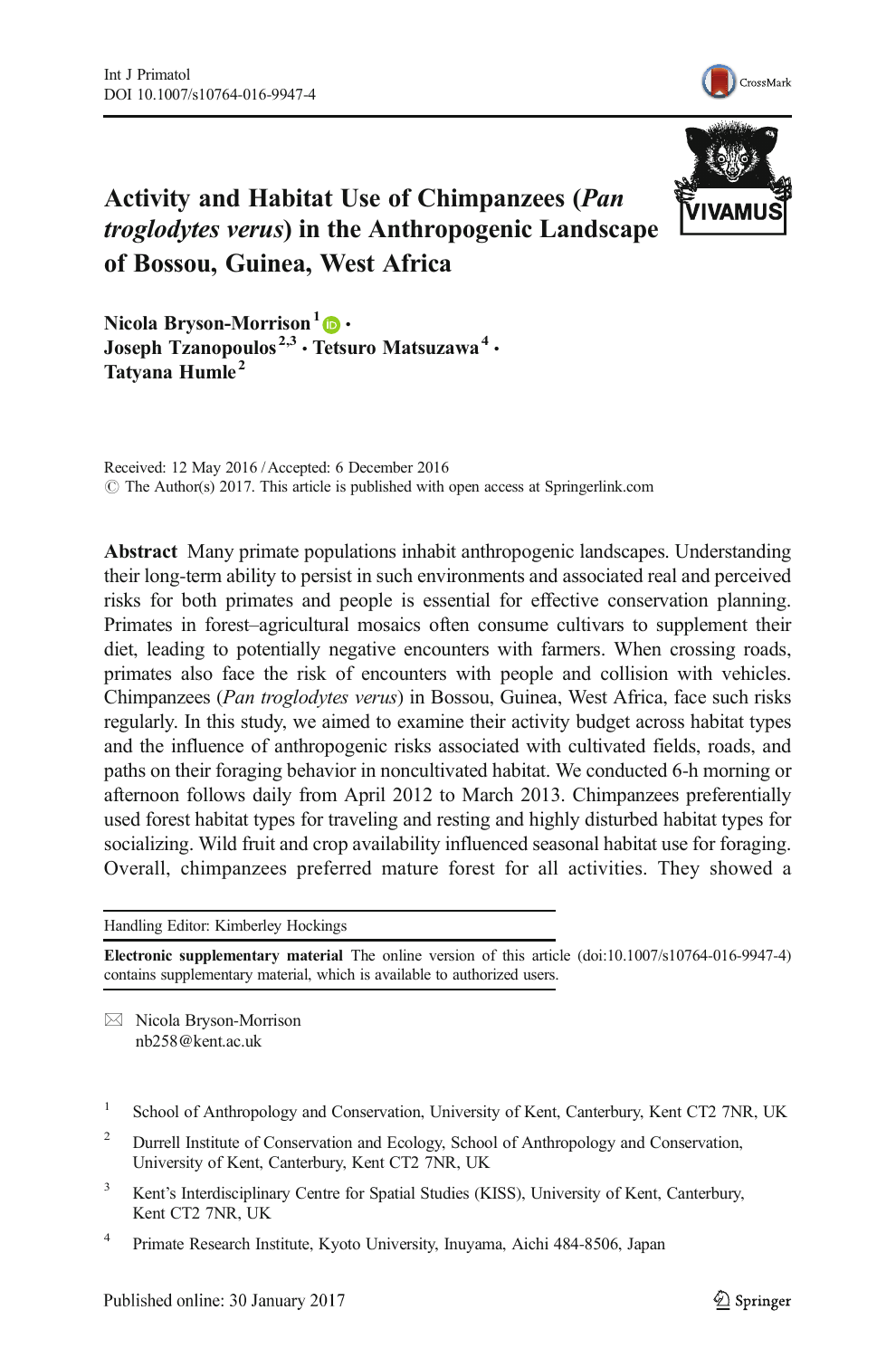significant preference for foraging at >200 m from cultivated fields compared to 0– 100 m and 101–200 m, with no effect of habitat type or season, suggesting an influence of associated risk. Nevertheless, the chimpanzees did not actively avoid foraging close to roads and paths. Our study reveals chimpanzee reliance on different habitat types and the influence of human-induced pressures on their activities. Such information is critical for the establishment of effective land use management strategies in anthropogenic landscapes.

Keywords Forest-agricultural mosaic · Habitat selection · Human-wildlife coexistence · Risk perception

#### Introduction

Habitat loss due to deforestation and land conversion are major causes of the decline of nonhuman primate (hereafter primate) species (Chapman and Peres [2001](#page-16-0); Estrada [2013\)](#page-16-0). The continued degradation of forested areas, together with ongoing human population growth across most primate range countries, means that many primate populations now occur in forest–agricultural mosaics (Estrada [2013](#page-16-0)). Primates inhabiting these landscapes face multiple challenges including habitat degradation and fragmentation, human infrastructures such as roads or settlements, and increased encounters with people (Hockings *et al*. [2015](#page-17-0)). Their long-term survival critically depends on their ability to adapt to these human-dominated environments (Isabirye-Basuta and Lwanga [2008\)](#page-17-0), as well as people's tolerance of and behavior toward primates within these landscapes (Hill and Webber [2010\)](#page-17-0).

Recent studies have revealed that many primates prefer areas with lower disturbance levels [chimpanzees (*Pan troglodytes*) and sooty mangabeys (*Cercocebus atys*): Brncic *et al*. [2015;](#page-16-0) bonobos (*Pan paniscus*): Hickey *et al*. [2013](#page-17-0); chimpanzees, bonobos, and gorillas (*Gorilla* spp.): Junker *et al*. [2012](#page-18-0); chimpanzees: Plumptre *et al*. [2010;](#page-18-0) mountain gorillas (*G. beringei beringei*): van Gils and Kayijamahe [2010](#page-19-0); orangutans (*Pongo pygmaeus*): Wich *et al*. [2012](#page-20-0)]. These broad-scale studies have yielded important insights into the factors that influence the spatial distribution of a species on a national or regional scale. However, species persistence across landscapes can be scale dependent (Sawyer and Brashares [2013\)](#page-19-0), and a finer-scale approach is required for understanding the effects of anthropogenic influences and disturbances on primate habitat use and behavioral flexibility (Bortolamiol *et al*. [2016\)](#page-16-0). Such studies can help to inform land use planning aimed at balancing species conservation and development at a local scale in human-dominated environments.

Primate species show variable and multiple responses to environmental disturbances. Human-induced modifications in habitat quality can cause changes in primate feeding behavior, dietary diversity and resource use (Campbell-Smith *et al*. [2011;](#page-16-0) Guzmán *et al*. [2016](#page-17-0); Lee [1997](#page-18-0); Ménard *et al*. [2014;](#page-18-0) Pozo-Montuy *et al*. [2013](#page-19-0); Riley [2007;](#page-19-0) Singh *et al*. [2001](#page-19-0); Tutin [1999](#page-19-0); Wong *et al*. [2006](#page-20-0)). Primate responses to the availability of wild and anthropogenic food sources are often species and/or context specific (McLennan and Hockings [2014](#page-18-0)). Some primates predominantly use areas of their home range in locations where important wild resources still remain (Heiduck [2002;](#page-17-0) Leighton [1993;](#page-18-0) Li [2004;](#page-18-0) O'Brien and Kinnaird [1997;](#page-18-0) Raboy and Dietz [2004;](#page-19-0)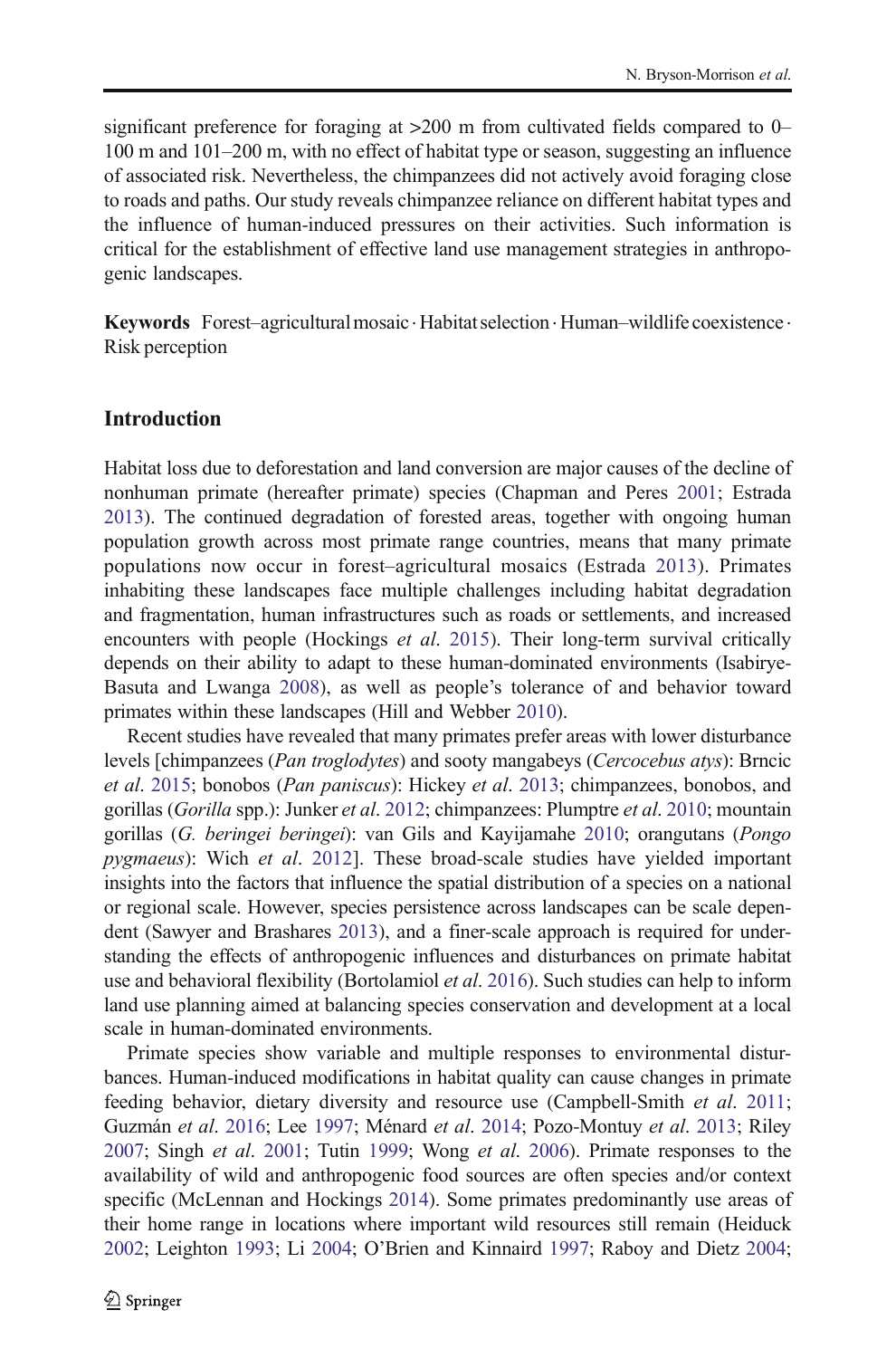Riley [2008;](#page-19-0) Terada *et al*. [2015;](#page-19-0) Tweheyo *et al*. [2004\)](#page-19-0). However, highly clumped and predictable food resources, such as exotic vegetation, cultivars, and human food waste, can also attract primates (Bortolamiol *et al*. [2016](#page-16-0); Duvall [2008](#page-16-0); Hill [2005](#page-17-0); Hockings *et al*. [2009](#page-17-0); Hoffman and O'Riain [2011](#page-17-0); McKinney [2011\)](#page-18-0).

Changes in primate habitat use, ranging, and activity budgets are often associated with anthropogenically disturbed environments. In locations where habitat quality and food resource availability are diminished, primates tend to exhibit larger home ranges and daily path lengths and spend more time traveling and less time resting and feeding, e.g., white-faced capuchins (*Cebus capucinus*: McKinney [2011\)](#page-18-0) and long-tailed macaques (*Macaca fascicularis*: Sha and Hanya [2013\)](#page-19-0). Conversely, primates that have access to, and use, spatially and temporally abundant human food sources tend to have smaller home ranges, spend less time traveling and foraging, and more time resting, e.g., yellow baboons (*Papio cynocephalus*: Altmann and Muruthi [1988](#page-16-0)), ringtailed lemurs (*Lemur catta*: Gabriel [2013](#page-17-0)), and vervets (*Chlorocebus pygerythrus*: Saj *et al*. [1999](#page-19-0)). Most studies to date have focused on how habitat quality affects general patterns of primate activity budget allocation (Gabriel [2013;](#page-17-0) Guzmán *et al*. [2016](#page-17-0); McKinney [2011](#page-18-0); Riley [2007,](#page-19-0) [2008](#page-19-0)), while only a few have examined nonforaging activities across available habitat types within a landscape and within a single group (Terada *et al*. [2015](#page-19-0)). The preferences primates show for allocating activities to different habitats can provide insights into the relative value of these habitats, as well as species' ability to adapt to habitat change (Palminteri and Peres [2012](#page-18-0); Porter *et al*. [2007\)](#page-18-0).

Risk and risk perception can also influence primate activity and range use. For example, predation risk influenced the use of different habitat types by chacma baboons (*Papio ursinus*) for resting and grooming (Cowlishaw [1997\)](#page-16-0). Many primate species use their ranges strategically to offset the risk of predation with food acquisition (Hill [2016\)](#page-17-0). Feeding is a risky behavior, and where individuals choose to feed can impact fitness and survival as much as what they choose to feed on (Lambert and Rothman [2015\)](#page-18-0). It is likely that primates inhabiting anthropogenic landscapes aim to use habitats in such a way as to balance nutritional requirements with avoiding potential risks associated with human-induced pressures. Such risks can include negative interactions between farmers and primates due to cultivar foraging (Brncic *et al*. [2010;](#page-16-0) Hill [2000;](#page-17-0) Hockings *et al*. [2009;](#page-17-0) Hockings and Sousa [2013;](#page-17-0) McLennan [2013](#page-18-0); Tweheyo *et al*. [2005\)](#page-19-0), hunting pressure (Blake *et al*. [2007;](#page-16-0) Poulsen *et al*. [2009;](#page-19-0) Robinson *et al*. [1999\)](#page-19-0), and risks from collisions with vehicles during road crossing (Cibot *et al*. [2015](#page-16-0); McLennan and Asiimwe [2016\)](#page-18-0). Chimpanzees, in particular, show a variety of adaptive behaviors in response to perceived risks associated with anthropogenic environments (Hockings *et al*. [2015\)](#page-17-0), many of which have been likened to predator avoidance strategies (Hockings *et al*. [2006;](#page-17-0) Sakura [1994;](#page-19-0) Takemoto [2002\)](#page-19-0). When foraging on cultivars, chimpanzees may increase group cohesiveness and vigilance behaviors (Hockings *et al*. [2007,](#page-17-0) [2012](#page-17-0)), vocalize less (Wilson *et al*. [2007](#page-20-0)), and forage at night to reduce the risk of detection by farmers (Krief *et al*. [2014](#page-18-0)). Chimpanzees also adapt their grouping patterns and behavior before and during road crossings (Cibot *et al*. [2015](#page-16-0); Hockings [2011\)](#page-17-0).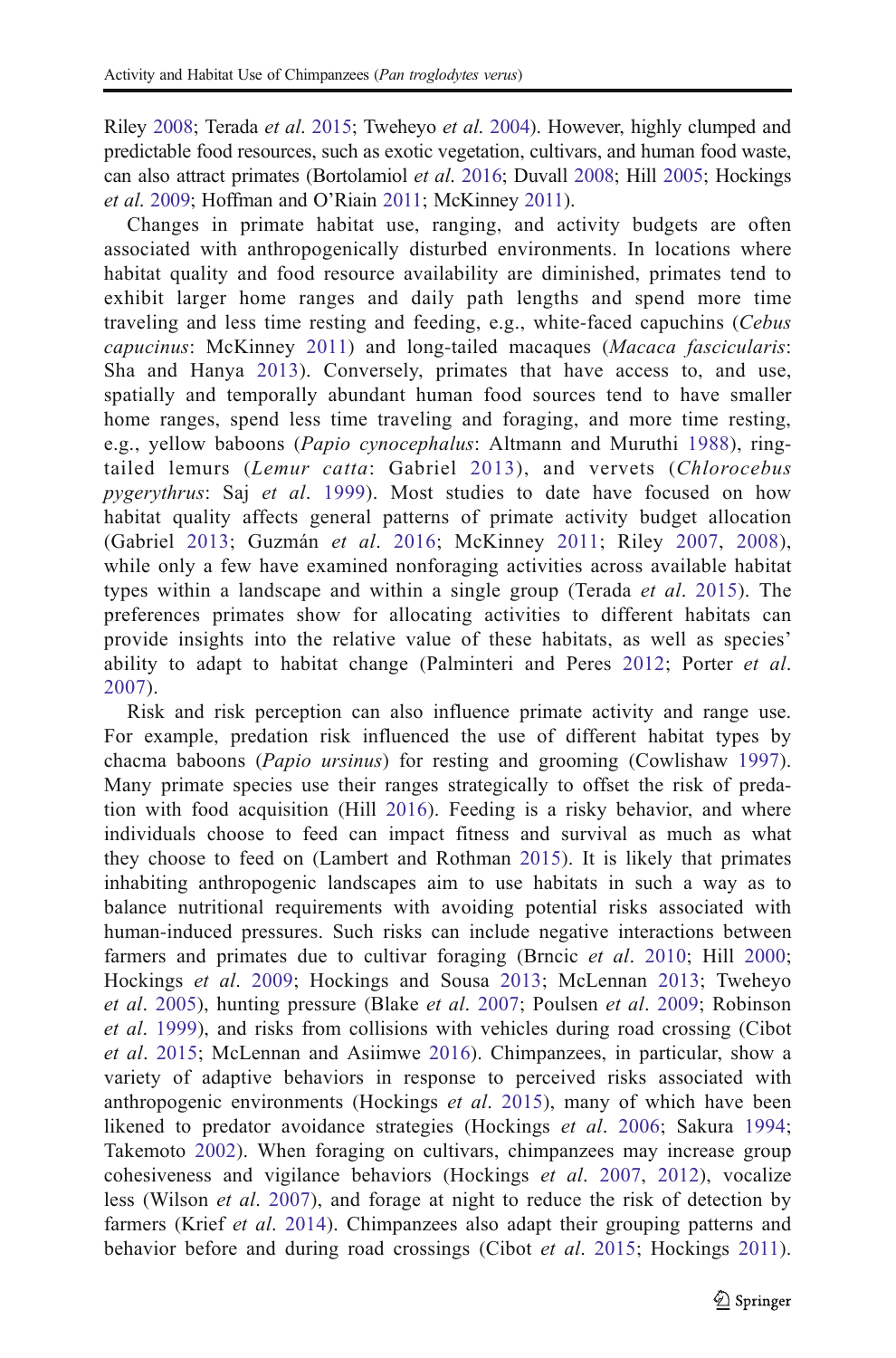Recent studies have demonstrated that primates display signs of anxiety and stress when faced with anthropogenic pressures (chimpanzees: Hicks *et al*. [2012](#page-17-0); Hockings [2011](#page-17-0); Hockings *et al*. [2006](#page-17-0) and mountain gorillas: Muyambi [2005](#page-18-0)); some populations also show an increase in cortisol, a hormone that is released to buffer individuals in the short term from the effects of acute stress (Cyr and Romero [2008;](#page-16-0) Wingfield and Romero [2010](#page-20-0)), concentration levels [vervets: Fourie *et al*. [2015](#page-17-0); spider monkeys (*Ateles geoffroyi yucatanensis*): Rangel‐Negrín *et al*. [2009](#page-19-0)]. Prolonged exposure to increased levels of anxiety and stress has negative impacts on fitness (Sapolsky *et al*. [2000\)](#page-19-0). However, besides cultivar foraging and road crossing, we have a limited understanding of how human-induced pressures and risks impact primate habitat use and activity in anthropogenic landscapes.

The chimpanzee (*Pan troglodytes verus*) community at Bossou in Guinea, West Africa, is particularly well suited for examining responses to human disturbances and pressures. It has been rated as the most heavily impacted long-term chimpanzee research site (Wilson *et al*. [2014\)](#page-20-0) and many aspects of chimpanzee ecology and behavior, as well as the practices and cultural beliefs of the local people, are well understood (Matsuzawa *et al.* [2011](#page-18-0)). Local people practice slash-and-burn agriculture, which has resulted in a highly heterogeneous anthropogenic landscape (Hockings *et al*. [2009](#page-17-0); Sugiyama and Koman [1992](#page-19-0)). The density and availability of chimpanzee wild foods vary across forest and anthropogenic habitat types (Bryson-Morrison *et al*. [2016](#page-16-0)), and wild fruit availability is highly seasonal (Bryson-Morrison *et al*. [2016;](#page-16-0) Hockings *et al*. [2009](#page-17-0); Takemoto [2002;](#page-19-0) Yamakoshi [1998](#page-20-0)). The chimpanzees regularly visit cultivated areas to forage on crops and cultivated fruit trees, particularly during seasonal wild fruit scarcity, although they consume some crops regardless of wild fruit availability (Hockings *et al*. [2009\)](#page-17-0). The chimpanzees crop forage at any time of day, including on occasions when local people are present (Hockings [2007](#page-17-0)). The chimpanzees at this site are traditionally not hunted or killed because of the totemic beliefs of the local Manon people (Kortlandt [1986;](#page-18-0) Yamakoshi [2011\)](#page-20-0). However, chimpanzee incursions into cultivated fields are rarely tolerated, and farmers frequently chase them away using noise and/or by throwing stones (Hockings *et al*. [2009](#page-17-0)). Two roads dissect the chimpanzees' home range and crossing both these roads is necessary, but risky for them because of the high presence of vehicles and pedestrians (Hockings [2011\)](#page-17-0). In response to these human-induced risks, Bossou chimpanzees display adaptive behaviors and increased frequencies of external signs of anxiety, i.e., rough-self scratching, when foraging in cultivated fields and crossing roads (Hockings [2011;](#page-17-0) Hockings *et al*. [2006,](#page-17-0) [2012\)](#page-17-0).

We aimed to 1) determine Bossou chimpanzees' overall and seasonal patterns of habitat use within their core area with respect to foraging, traveling, resting, and socializing and 2) examine the influences of risky areas, i.e., cultivated fields and human-made roads and paths, on foraging in noncultivated habitat. Given the highly seasonal availability of wild fruits coupled with the chimpanzees' reliance on terrestrial herbaceous vegetation (THV) and cultivars, we predicted that chimpanzee use of forest and highly disturbed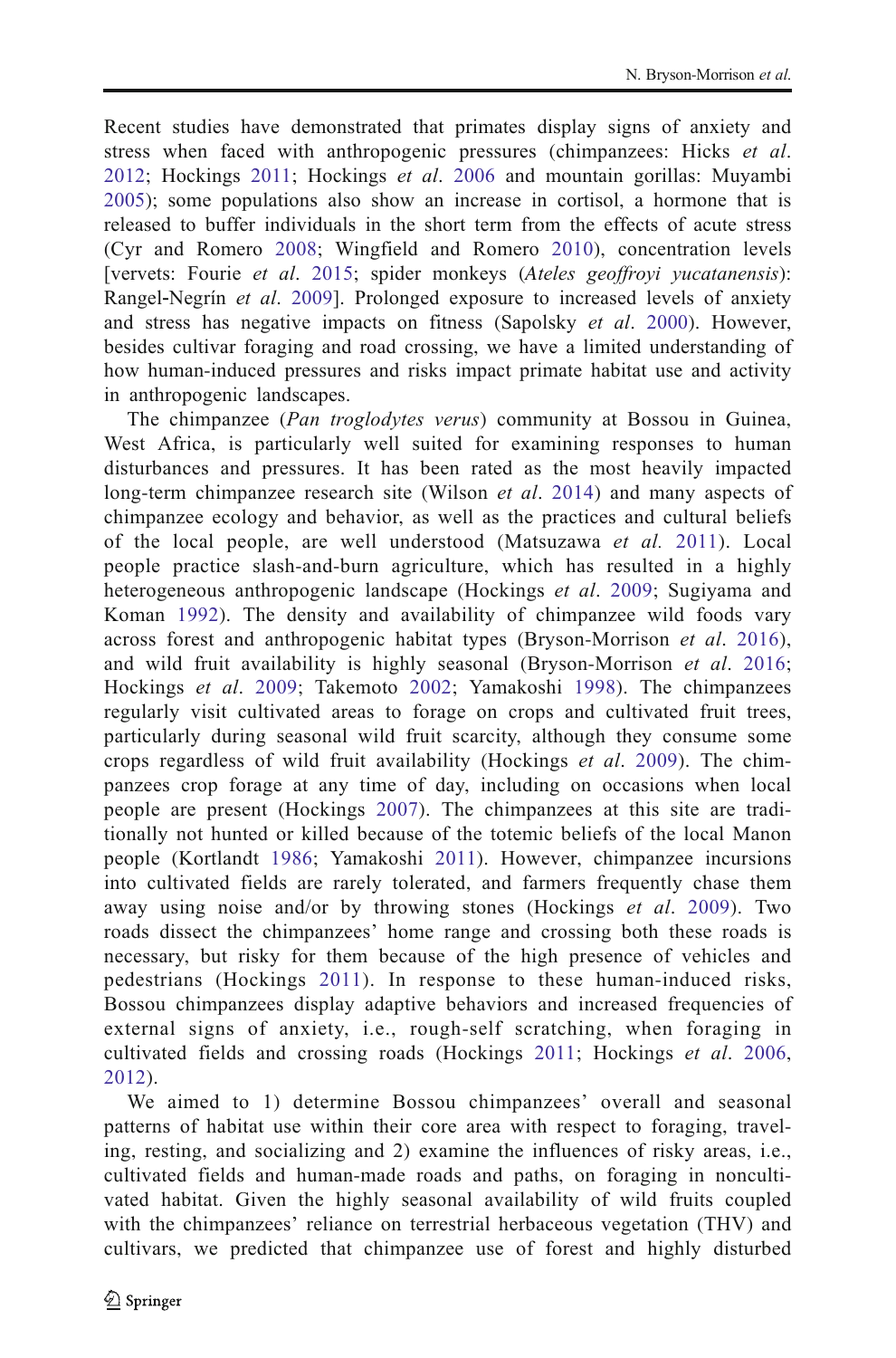<span id="page-5-0"></span>habitat types for foraging would reflect the spatial and temporal availability of food resources (Bryson-Morrison *et al*. [2016](#page-16-0); Hockings *et al*. [2009;](#page-17-0) Takemoto [2002;](#page-19-0) Yamakoshi [1998\)](#page-20-0). However, owing to the potential risks associated with encountering local people (Hockings [2011;](#page-17-0) Hockings *et al*. [2006](#page-17-0), [2012\)](#page-17-0), we also predicted that the chimpanzees would prefer habitat types with fewer human-induced pressures and, when foraging in noncultivated habitats, would avoid foraging close to cultivated fields and roads and paths (Cibot *et al*. [2015;](#page-16-0) Hockings [2011;](#page-17-0) Hockings *et al*. [2006,](#page-17-0) [2012\)](#page-17-0).

#### **Methods**

#### Study Site and Population

We conducted our study in the anthropogenic landscape that surrounds the village of Bossou in the southeastern forest region of the Republic of Guinea, West Africa (latitude 7°38′71.7′N and longitude 8°29′38.9′W). Bossou is isolated from the nearest stretch of continuous mature forest in the Nimba Mountain range by *ca*. 6 km of savannah. The climate in this region is classified as tropical wet seasonal (Richards [1996\)](#page-19-0), with a short dry season from November to February, when wild fruit availability is highest, and a distinct rainy season from March to October, when wild fruit availability is lower (Bryson-Morrison *et al*. [2016;](#page-16-0) Hockings *et al*. [2009;](#page-17-0) Humle [2011;](#page-17-0) Takemoto [2002](#page-19-0); Yamakoshi [1998](#page-20-0)). Four small hills (70–150 m high) surround the village of Bossou and form the core area  $(ca. 6 \text{ km}^2)$  of the resident chimpanzee community that ranges in this landscape  $(15 \text{ km}^2 \text{ home range})$ (Humle [2011\)](#page-17-0). During our study (April 2012–March 2013), the chimpanzee community size ranged between 12 and 13 individuals, with 4 adult males and 6 adult females. The Bossou chimpanzees exhibit less fission–fusion than other known communities (Hockings *et al*. [2012](#page-17-0)), often traveling and foraging in larger parties than expected relative to community size (Matsuzawa *et al*. [2011\)](#page-18-0).

#### Habitat Composition and Food Availability

We determined habitat composition using quadrat sampling that covered  $>70\%$ (4.3 km<sup>2</sup>) of the chimpanzees' core area, excluding village areas, roads and paths, and rivers (Bryson-Morrison *et al*. [2016](#page-16-0)). Regenerating forest, i.e., young and older growth secondary forest, dominates the landscape, although areas of riverine forest and one small patch of mature forest remain (Bryson-Morrison *et al*. [2016;](#page-16-0) Humle [2011](#page-17-0)). Cultivated fields, coffee plantations, and fallow areas, of various successional stages, occur throughout (Bryson-Morrison *et al*. [2016](#page-16-0); Humle [2011\)](#page-17-0). We included all forest, i.e., mature, riverine, secondary, and young secondary forest, and highly disturbed, i.e., fallow stage 1, 2, and 3; coffee plantations; and cultivated fields, habitat types in our study (Table I) (Bryson-Morrison *et al*. [2016](#page-16-0)).

Regenerating and mature forest contain the highest densities of chimpanzee food tree species, while highly disturbed habitat types show relatively low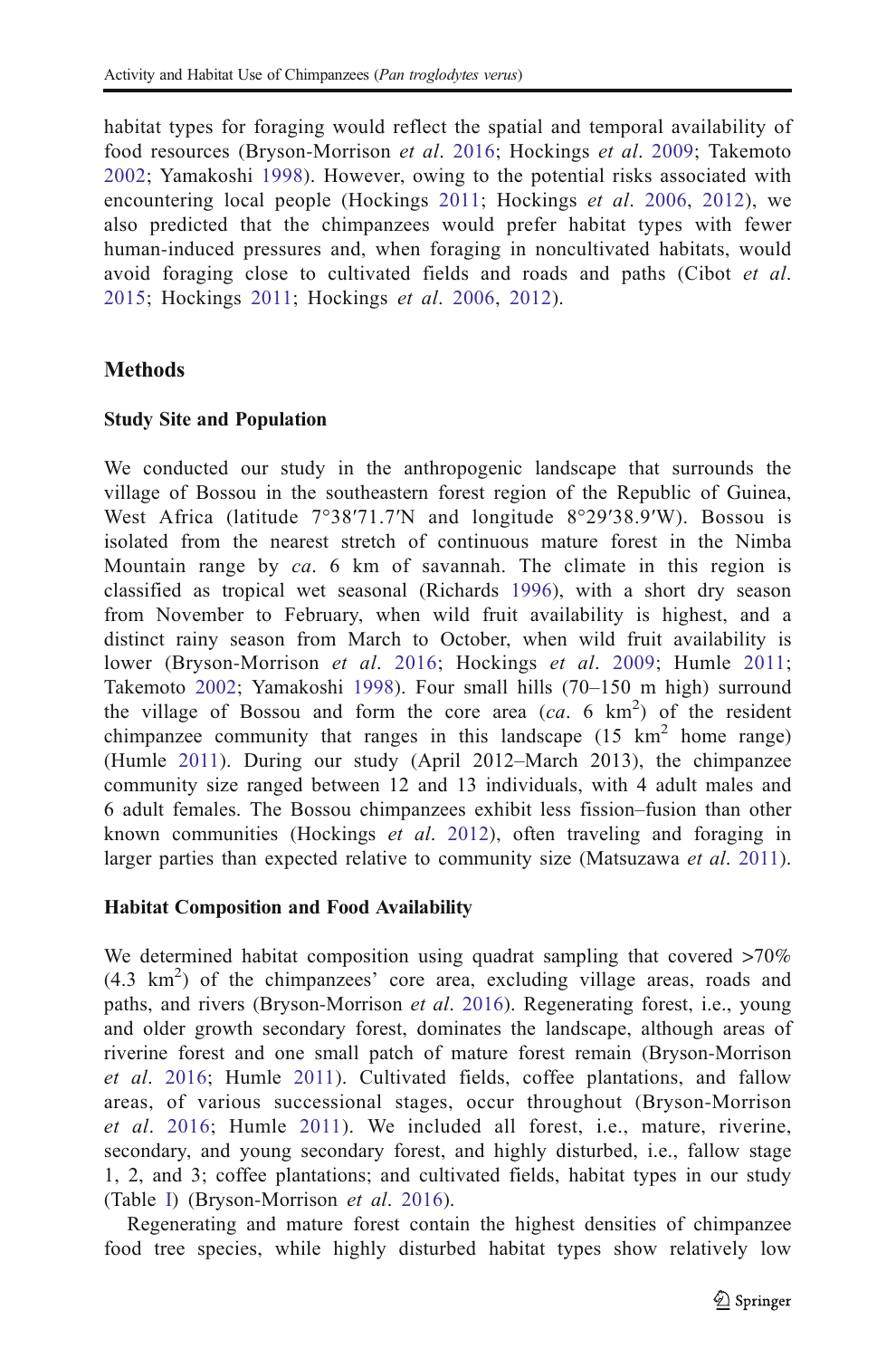<span id="page-6-0"></span>

| Table I Description of the habitat types available at Bossou, Guinea, including percentage availability in the chimpanzees' core area, stem density/ha of food tree species (≥10 cm |
|-------------------------------------------------------------------------------------------------------------------------------------------------------------------------------------|
| DBH), terrestrial herbaceous vegetation (THV) density/ $m2$ , and percentage chimpanzee foraging time                                                                               |

| Habitat types          | Description                                                                                                                                                             |      |     | $\%$ availability Stem density/ ha THV density/ m <sup>2</sup> | % foraging time |
|------------------------|-------------------------------------------------------------------------------------------------------------------------------------------------------------------------|------|-----|----------------------------------------------------------------|-----------------|
| Forest                 |                                                                                                                                                                         |      |     |                                                                |                 |
| Mature forest          | Old growth forest $>70$ year old. Concentrated on the summit of one of the<br>small hills, known as Gban. Dense forest with little to no signs of human<br>disturbance. | 4    | 250 | 3.0                                                            | 15              |
| Riverine forest        | Seasonally flooded forest, located along waterways with an approximate width<br>of 20 m on either side.                                                                 | 8    | 150 | 3.3                                                            | 4               |
| Secondary forest       | Mature secondary regrowth of vegetation. 30+ years old with a closed canopy.                                                                                            | 25   | 248 | 1.3                                                            | 23              |
| Young secondary forest | Young secondary regrowth of vegetation. $> 15$ years old with an open canopy.<br>Dominated by small, young regenerating tree species.                                   | 15   | 306 | 0.4                                                            | 6               |
| Highly disturbed       |                                                                                                                                                                         |      |     |                                                                |                 |
| Fallow stage 1         | Cultivated areas abandoned <1 year ago. Cultivars still present. Dominated by<br>an invasive species, Chromolaena odorata.                                              | 8    | 56  | 0.3                                                            | $\overline{2}$  |
| Fallow stage 2         | <i>Chromolaena odorata</i> still present but no longer dominant. Tree saplings, lianas, 8<br>and THV emerging.                                                          |      | 28  | 0.4                                                            | 8               |
| Fallow stage 3         | Chromolaena odorata no longer present, <15 years old. Characterized by dense<br>tree saplings, lianas, and THV.                                                         | - 15 | 100 | 2.3                                                            | 11              |
| Coffee plantation      | Maintained areas dominated by cultivated coffee trees. Banana plants, oil palm,<br>and cultivated fruit tree orchards often present.                                    | 9    | 45  | 0.2                                                            | 17              |
| Cultivated field       | Characterized by active cultivation. Usually contains a mix of cultivars such as<br>cassava, maize, okra, and rice.                                                     | 9    | 80  | $\mathbf{0}$                                                   | 14              |
|                        |                                                                                                                                                                         |      |     |                                                                |                 |

Forest habitats age categories were adapted from Schroeder *et al.* [\(2010](#page-19-0)) and Sugiyama and Koman [\(1979](#page-19-0), [1992](#page-19-0)). The ecological characteristics of these habitat types are provided in further detail in Bryson-Morrison *et al*. [\(2016\)](#page-16-0).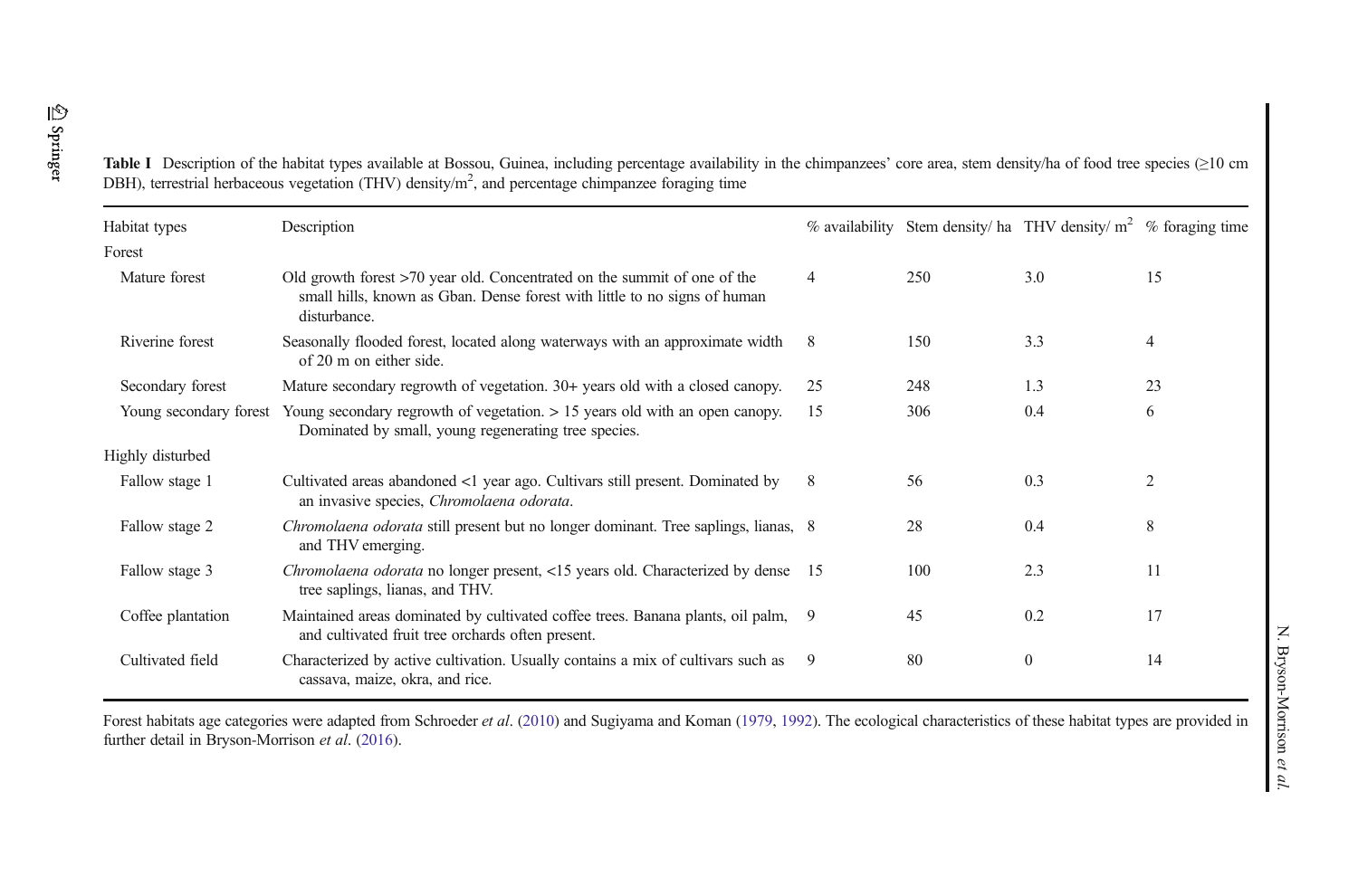densities (Table [I\)](#page-5-0) (Bryson-Morrison *et al*. [2016\)](#page-16-0). THV occurs in high densities in most forest habitat types, and in fallow stage 3 areas (Table [I\)](#page-5-0) (Bryson-Morrison *et al*. [2016](#page-16-0); Humle [2011\)](#page-17-0) and is found at relatively low densities in all other highly disturbed habitat types (Table [I](#page-5-0)) (Bryson-Morrison *et al*. [2016\)](#page-16-0). The majority of cultivated fields in Bossou contain a mix of crops including maize (*Zea mays*), cassava (*Manihot esculenta*), okra (*Hibiscus esculentus*), rice (*Oryza* sp.), banana (*Musa sinensis*), and pineapple (*Ananasa comosus*), all of which provide food parts that are consumed by the chimpanzees (Hockings *et al*. [2009\)](#page-17-0). In addition to coffee trees (*Coffea* sp.), most coffee plantations in Bossou contain cultivated fruit tree orchards that provide fruits consumed by the chimpanzees such as orange (*Citrus sinensis*), mandarin (*Citrus reticulata*), mango (*Mangifera indica*), and cacao (*Theobroma cacao*), as well as banana plants. Unlike cultivated fields, coffee plantations are seldom guarded and the chimpanzees are rarely chased away even when local people are present (Bryson-Morrison *pers. obs*.). Human-made roads and paths (routes) are found throughout the chimpanzees' home range (Fig. [1](#page-6-0)). The larger of the two dirt roads (*ca*. 12 m wide) serves as a main thoroughfare from Liberia to the forest region of Guinea and is frequently used by vehicles and pedestrians (Hockings [2011](#page-17-0)). The smaller road (*ca*. 3 m wide) runs to nearby villages and is used by pedestrians and motorcycles (Hockings [2011\)](#page-17-0). Small paths dissect all four hills and are used by local people for access to forest and agricultural areas.



Fig. 1 Map showing the location of all chimpanzee feeding event points  $(N = 474)$  in forest habitat (mature, riverine, secondary, and young secondary forest) (open circles) and highly disturbed habitat (fallow stage 1, 2, and 3 and coffee plantations) (closed circles) in relation to cultivated fields and routes (all human-made roads and paths) across the chimpanzee core area in Bossou, Guinea, West Africa. We collected feeding event points from April 2012 to March 2013.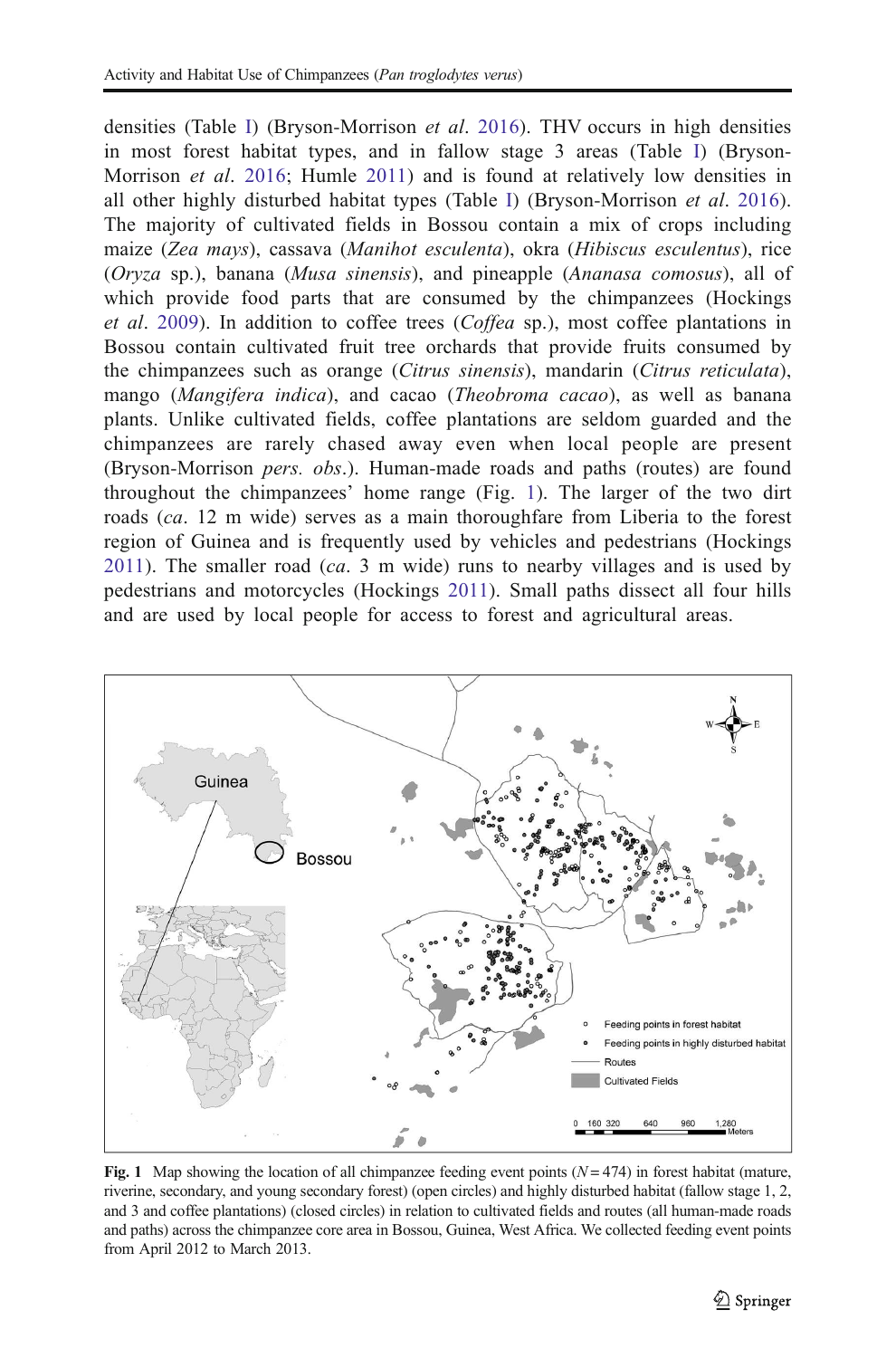#### <span id="page-8-0"></span>Mapping of Anthropogenic Features

We mapped routes (2 roads, 7 paths) and cultivated fields (43 fields) in the Bossou chimpanzees' core area using a handheld Garmin 62S GPS set to record a point every 10 m (open canopy accuracy of  $\pm$  3 m for GPS points) (Fig. [1\)](#page-6-0).

#### Behavioral Observations and Feeding Event Locations

We collected data over a 12-months period from April 2012 to March 2013. We conducted behavioral follows for a maximum of 6 h/day to comply with site regulations aimed at limiting the time spent observing the chimpanzees. We conducted behavioral follows in the morning between 06:30 and 12:30 h ( $N = 331$  h) or afternoon between 12:30 and 18:30 h (*N* = 237 h) [total observations: 568 h; wet season (March–October): 440 h; dry season (November–February): 128 h]. We began daily follows when we first encountered the chimpanzees. Before each daily follow, we randomly selected an adult focal individual from a predetermined list to record all feeding events using a handheld Garmin 62S GPS. We sampled all adult individuals  $(N = 10)$  at least once per month. We defined a feeding event as foraging on a single food type and plant part from the same individual tree or food patch. We also recorded habitat type for all feeding events (Table [I\)](#page-5-0). Feeding events excluded foraging on crops in cultivated fields, as we avoided following the chimpanzees into these areas during cultivar foraging during our study to minimize the risk that our presence would be viewed negatively by farmers. We observed the chimpanzees from a distance whenever possible to determine their activities within fields; however, this means that we may have underestimated chimpanzee use of cultivated fields. We used focal feeding event points (forest habitat: *N* = 269; highly disturbed habitat: *N* = 205) in spatial analyses to examine the distance from feeding events in noncultivated habitat to cultivated fields and routes. We also conducted 15-min instantaneous scan sampling (Altmann [1974\)](#page-16-0) to record habitat type and activity, i.e., traveling, resting, socializing, and foraging (including actively searching, consuming, and handling food items), for all individuals present in the focal individual's party (mean party size:  $6.8 \pm 0.6$ ) (Lehmann *et al.* [2007](#page-18-0)). We performed all analyses at the community level because of the small size of the Bossou chimpanzee community at the time of this study.

#### Data Analyses

Habitat Use and Preferences To examine chimpanzee habitat selection, we summed the number of 15-min scans in forest habitat, i.e., mature, riverine, secondary, and young secondary forest combined, and highly disturbed habitat, i.e., fallow stage 1, 2, and 3; coffee plantations; and cultivated fields combined, for the entire research period (12 months) and for the wet and dry seasons. We also quantified habitat selection for each of the four mutually exclusive activities (foraging, traveling, resting, and socializing). We then examined habitat selection for each individual habitat type for all activities. Following Manly *et al*. ([2002](#page-18-0)), we used a Pearson chi-square test to examine the null hypothesis that chimpanzee habitat selection was proportional to habitat availability. Similarly, we used a chi-square test to examine the null hypothesis that chimpanzee activities in each habitat type were proportional to the total number of observations. The results of both the chi-square tests allowed us to examine whether the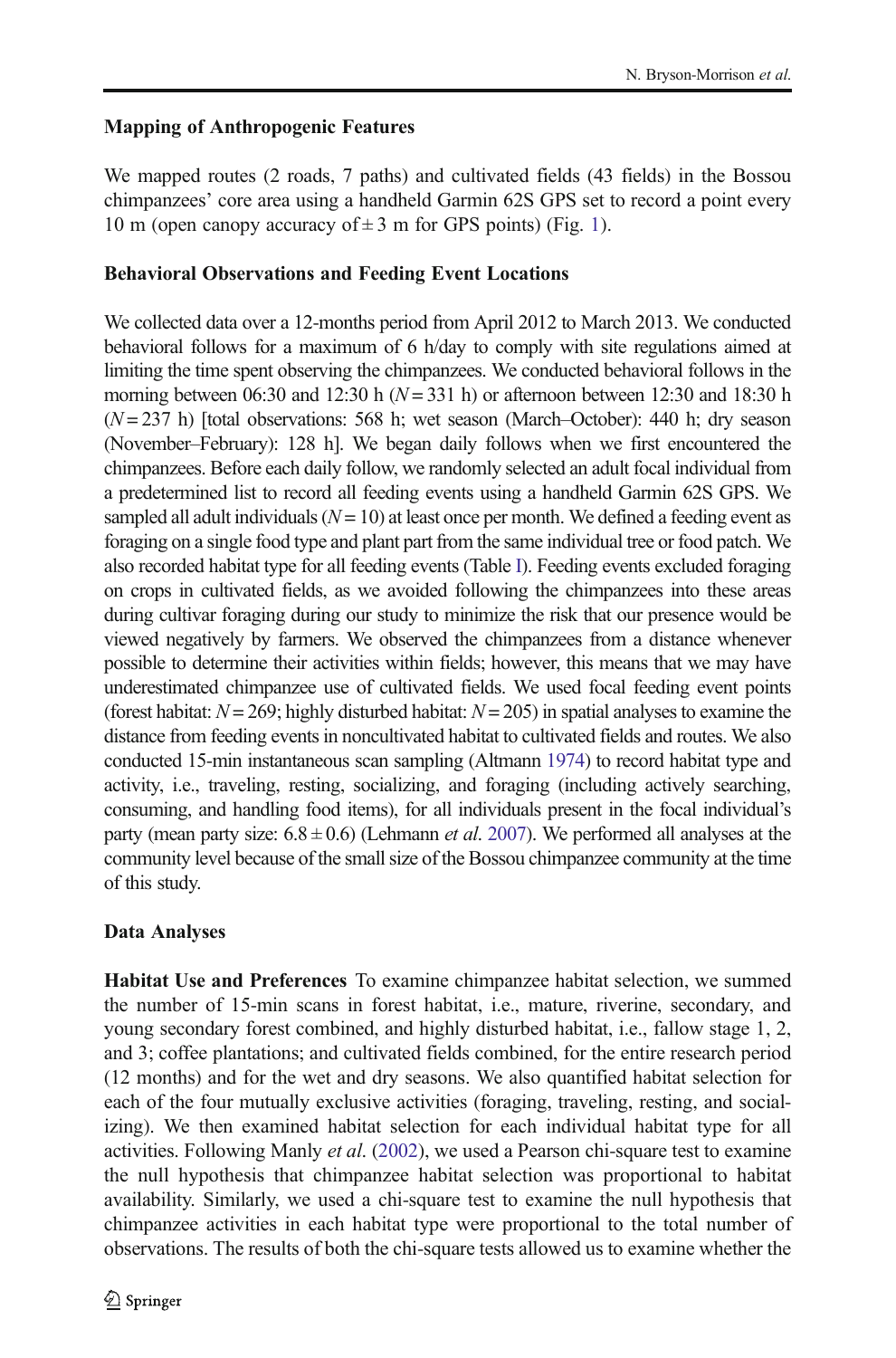<span id="page-9-0"></span>chimpanzees were selectively using or avoiding a particular habitat type by calculating selection ratios using the following equation:

$$
Wi = \frac{Qi}{\pi i}
$$

where  $O_i$  is the proportion of observations in habitat type  $i$  to the total number of recorded observations and π*i* is the proportion of area comprising habitat type *i* to the entire area available (Manly *et al*. [2002](#page-18-0)). *Wi* values >1 indicate a positive selection for habitat type  $i$ , values  $\lt 1$  indicate a negative selection for habitat type  $i$ , and values



Fig. 2 Habitat selection ratios (*Wi*) (Manly *et al*. [2002\)](#page-18-0) for four activities and overall (aggregate of 15-min scans for each habitat type) for the chimpanzee community at Bossou, Guinea, West Africa. a Full year (April 2012–March 2013). b Wet season (March–October). c Dry season (November–February). Forest habitat (mature, riverine, secondary, and young secondary forest) and highly disturbed habitat (fallow stage 1, 2, and 3; coffee plantations; and cultivated fields).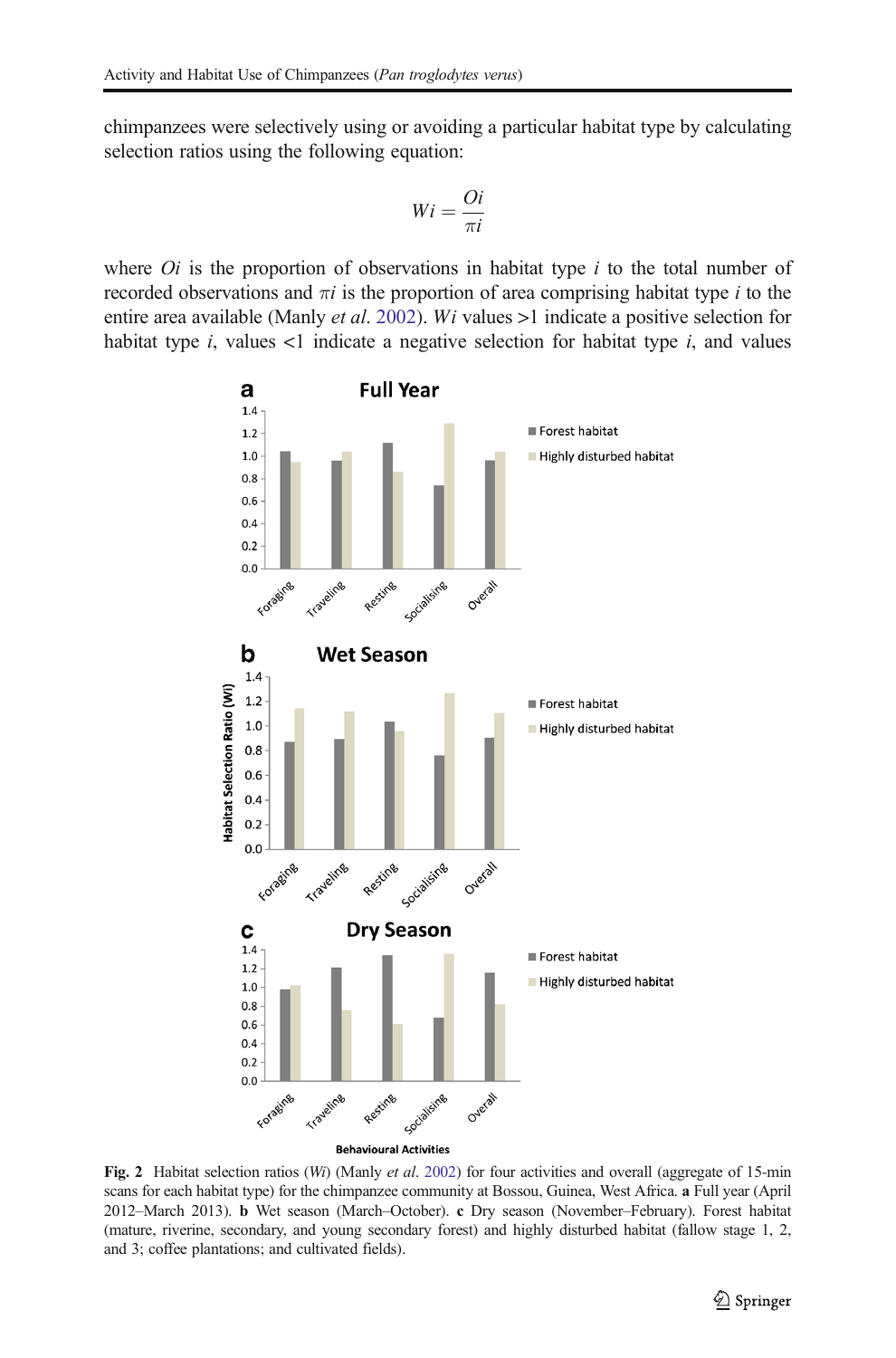around 1 indicate that habitat type *i* was used proportionally to its availability. We standardized selection ratios to allow comparisons between studies using Manly's standardized selection ratio (Manly *et al*. [2002](#page-18-0)):

$$
Bi = \frac{Wi}{\sum_{j=1} Wj}
$$

Manly's standardized selection ratio ranges from 0 (no observations in a habitat) to 1 (all observations in a habitat) and provides a measure of the estimated probability that habitat type *i* would be the next one selected if all habitat types were equally available (Manly *et al*. [2002\)](#page-18-0). We considered habitat types with the highest selectivity index (*Bi*) for each activity as preferred habitat for the chimpanzees. We then examined if habitat selection ratios were statistically significant using the following equation:

$$
X^2 = \left\{ \frac{Wi-1}{SE(Wi)} \right\}^2
$$

where  $SE(Wi)$  is the standard error of the selection ratio for habitat type *i* (Manly *et al.*) [2002\)](#page-18-0). We further compared if selection ratios for each habitat type were significantly different from each other using the following equation:

$$
X^2 = \frac{(Wi-Wj)^2}{var(Wi-Wj)}
$$

where  $var(W_i - W_j)$  is the variance of the difference between the selection ratios for habitat type *i* and *j* (Manly *et al*. [2002](#page-18-0)). For all chi-square tests, we applied a *Z*-test with Bonferroni adjusted 95% confidence intervals of the standardized residuals (Byers *et al*. [1984;](#page-16-0) Manly *et al*. [2002;](#page-18-0) Neu *et al*. [1974](#page-18-0)).

Table II Chimpanzee habitat selection ratios (*Wi*) (Manly *et al*. [2002\)](#page-18-0) for each habitat type at Bossou, Guinea, during the wet season (March–October), dry season (November–February), and full year (April 2012– March 2013) for four activities and overall (aggregate of 15-min scans)

| Habitat        | Foraging |      | Traveling |      | Resting |      |      | Socializing     |         |      | Overall |      |      |      |      |
|----------------|----------|------|-----------|------|---------|------|------|-----------------|---------|------|---------|------|------|------|------|
| type           | Full     | Wet  | Drv       | Full | Wet     | Drv  | Full | Wet             | Dry     | Full | Wet     | Drv  | Full | Wet  | Drv  |
|                | vear     |      |           | vear |         |      | year |                 |         | year |         |      | vear |      |      |
| MF             | 3.68     | 2.62 | 6.75      | 2.86 | 2.29    | 4.36 | 2.75 | 2.01            | 5.42    | 2.31 | 1.63    | 4.41 | 2.86 | 2.11 | 5.27 |
| <b>RVF</b>     | 0.41     | 0.37 | 0.51      | 0.55 | 0.55    | 0.54 | 0.47 | 0.34            | 0.93    | 0.61 | 0.61    | 0.61 | 0.49 | 0.41 | 0.74 |
| SF             | 0.94     | 1.03 | 0.68      | 1.34 | 1.17    | 1.79 | 1.20 | 1.20            | 1.20    | 0.82 | 0.95    | 0.41 | 1.16 | 1.15 | 1.18 |
| YSF            | 0.39     | 0.45 | 0.22      | 0.63 | 0.77    | 0.28 | 0.38 | 0.41            | 0.28    | 0.27 | 0.30    | 0.18 | 0.43 | 0.48 | 0.26 |
| F3             | 0.74     | 0.83 | 0.48      | 0.96 | 0.98    | 0.89 | 1.36 | L <sub>42</sub> | 1.15    | 1.34 | 1.47    | 0.97 | 1.19 | 1.26 | 0.9  |
| F <sub>2</sub> | 1.06     | 1.12 | 0.87      | 1.34 | 1.67    | 0.48 | 1.47 | L.64            | 0.83    | 1.74 | 2.01    | 0.88 | 1.4  | 1.61 | 0.76 |
| F1             | 0.20     | 0.2  | $0.19*$   | 0.18 | 0.25    | $0*$ | 0.43 | 0.53            | $0.06*$ | 0.65 | 0.30    | 1.76 | 0.37 | 0.41 | 0.23 |
| CAF            | 217      | 2.55 | 1.06      | 1.04 | 1.14    | 0.77 | 1.03 | .05             | 0.95    | 1.58 | 1.37    | 2.25 | 1.24 | 1.30 | 1.05 |
| E              |          |      |           |      |         |      |      |                 |         |      |         |      |      |      |      |
| CF             |          | .28  | 2.99      | 0.72 | 0.75    | 0.67 | 0.65 | 0.70            | 0.48    | 1.09 | 1.04    | 1.27 | 0.86 | 0.82 | 0.99 |

\* Denotes selection ratios that were not significant. Selection ratios highlighted in dark-gray: *Wi* ≥ 2.00: highly preferred; mid-gray: *Wi* = 1.20–1.99: preferred; light-gray: *Wi* = 0.90–1.19: used proportionally to availability; unshaded:  $Wi = 0-0.89$ : avoided. Forest habitat: MF: mature forest; RVF: riverine forest; SF: secondary forest; YSF: young secondary forest; Highly-disturbed habitat: F3: fallow stage 3; F2: fallow stage 2; F1: fallow stage 1; CAFE: coffee plantation; CF: cultivated field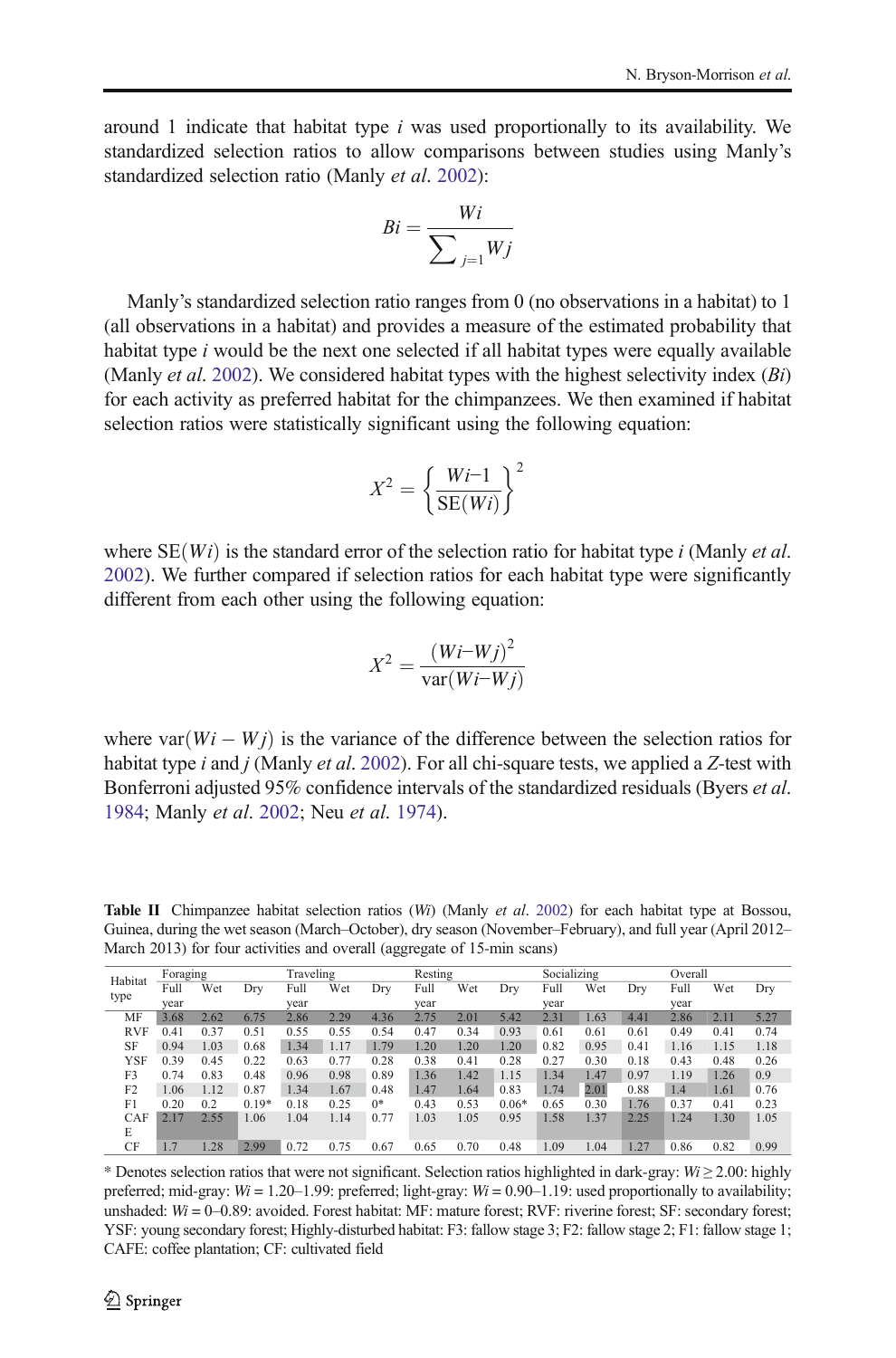Distance of Feeding Events Relative to Cultivated Fields and Routes We used QGis 2.14.0-Essen to calculate the nearest distance (m) of each chimpanzee feeding event point  $(N=474)$  to cultivated fields (range: 5.1–681.5 m; mean distance =  $352.87 \pm 8.29$  m) and routes (range: 1.0–593.8 m; mean distance =  $170.01 \pm 5.24$  $170.01 \pm 5.24$  m) for the full year and for the wet and dry seasons (Fig. 1). We grouped the distance from feeding event points to cultivated fields and routes into 0–100 m, 101–200 m, >200 m categories to facilitate analyses (*sensu* Lehman *et al*. [2006](#page-18-0)). We used a Pearson chi-square test to examine the null hypothesis that the frequency of chimpanzee feeding events was the same for all distance categories to cultivated fields and routes. We then examined the influence of habitat type and season on feeding event distance to cultivated fields and routes using a two-way ANOVA. To meet the assumptions for Levene's test for equality of variance and normality distribution of the data, we removed three outliers and square root transformed the feeding event point distances to routes, and cube transformed the feeding event point distances to cultivated fields. We carried out all statistical analyses using SPSS v. 22 and set the significance level at  $P \le 0.05$ .

#### Ethical Note

Our study adhered to all research requirements of Guinea, the ethical protocols for research set out by the University of Kent, UK and the Kyoto University Primate Research Institute, Japan, the institution that manages the Bossou fieldsite. The authors have no conflict of interest or competing financial interests to declare.

#### **Results**

#### Habitat Use and Preferences

Patterns of Overall Habitat Use Habitat selection ratio (*Wi*) values for the full year for all chimpanzee activities were similar for forest habitat (mature, riverine, secondary, and young secondary forest combined)  $(W = 0.74 - 1.04)$ and highly disturbed habitat (cultivated fields; coffee plantations; and fallow stages 1, 2, and 3 combined)  $(Wi = 0.86 - 1.29)$  (Fig. [2a\)](#page-8-0). Selection ratio values for the wet season suggested that the chimpanzees used highly disturbed habitat marginally more than forest habitat for all activities other than resting (forest habitat range  $Wi = 0.76{\text -}0.91$ ; highly disturbed  $Wi = 0.96{\text -}1.27$  (Fig. [2b\)](#page-8-0). However, during the dry season, the chimpanzees used forest habitat more for resting and traveling and overall (all activities combined) and used highly disturbed habitat more for socializing (Fig. [2c](#page-8-0)).

When we examined the Bonferroni adjusted standardized residuals  $(\chi^2$  tests) for individual habitat types, selection ratios were significantly different between all habitat types, except between young secondary forest and fallow stage 1, and between fallow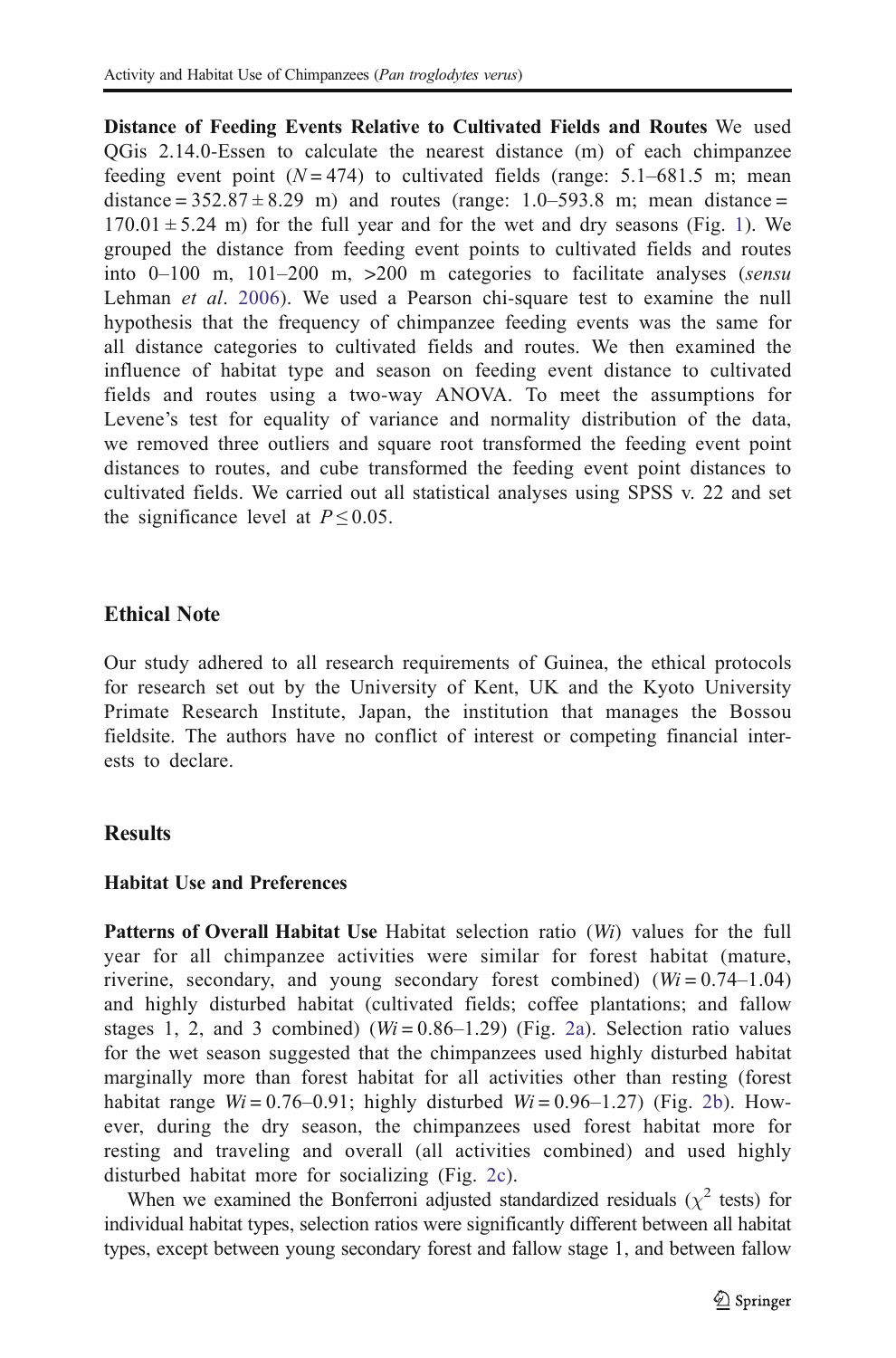stage 3 and coffee plantations. Furthermore, selection ratios were significantly different for each of the four activities and overall for all habitat types and all time periods, with the exception of foraging, resting, and traveling in fallow stage 1 during the dry season (Table [II](#page-9-0) and Electronic Supplementary Material Table SI). Overall, mature forest emerged as the most preferred habitat for the chimpanzees with the highest standardized selection ratios ( $Bi$ ) during all time periods (overall: wet season:  $Bi = 0.22$ ; dry season: *Bi* = 0.46; full year: *Bi* = 0.29). Generally, fallow stage 1 was the least preferred habitat type for the chimpanzees for all activities and time periods (overall: wet season:  $Bi = 0.04$ ; dry season:  $Bi = 0.02$ ; full year:  $Bi = 0.04$ ), followed closely by young secondary forest (overall: wet season:  $Bi = 0.04$ ; dry season:  $Bi = 0.02$ ; full year:  $Bi =$ 0.04) (Table SI).

Habitat Preference for Foraging For the forest habitat types and given relative habitat availability, selection ratios revealed that the chimpanzees highly preferred mature forest for foraging during all time periods. Generally, chimpanzees used secondary forest relative to its availability for foraging and avoided riverine and young secondary forest during all time periods. Of the highly disturbed habitat types, chimpanzees preferred coffee plantations and cultivated fields for foraging across the full year, with coffee plantations being highly preferred during the wet season and cultivated fields highly preferred during the dry season. Chimpanzees avoided all stages, i.e., 1, 2, and 3, of fallow habitat for foraging (Tables [II](#page-9-0) and SI).

Habitat Preference for Other Activities. Traveling Chimpanzees highly preferred mature forest for traveling, used secondary forest relative to availability, and avoided riverine and young secondary forest for traveling regardless of season. Generally, they used fallow stage 2 and 3 and coffee plantations relative to availability, except during the dry season, when they avoided these areas. Chimpanzees avoided fallow stage 1 and cultivated fields across all time periods (Tables [II](#page-9-0) and SI).

Resting The chimpanzees highly preferred mature forest for resting during all time periods. They used secondary forest relative to availability across all time periods, and used riverine forest relative to availability during the dry season but avoided it during the wet season and full year. They avoided young secondary forest across all time periods. Generally, the chimpanzees used coffee plantations and fallow stages 3 and stage 2 relative to availability for resting. They avoided fallow stage 1 and cultivated fields for resting during all time periods (Tables [II](#page-9-0) and SI).

Socializing Of the forest habitats, chimpanzees preferred only mature forest for socializing. They used secondary forest relative to availability during the wet season. Of the highly disturbed habitats, the chimpanzees generally preferred socializing in fallow stages 3 and stage 2 and coffee plantations. Generally, chimpanzees used cultivated fields relative to availability and preferred fallow stage 1 for socializing during the dry season but avoided it during the wet season and full year (Tables [II](#page-9-0) and SI).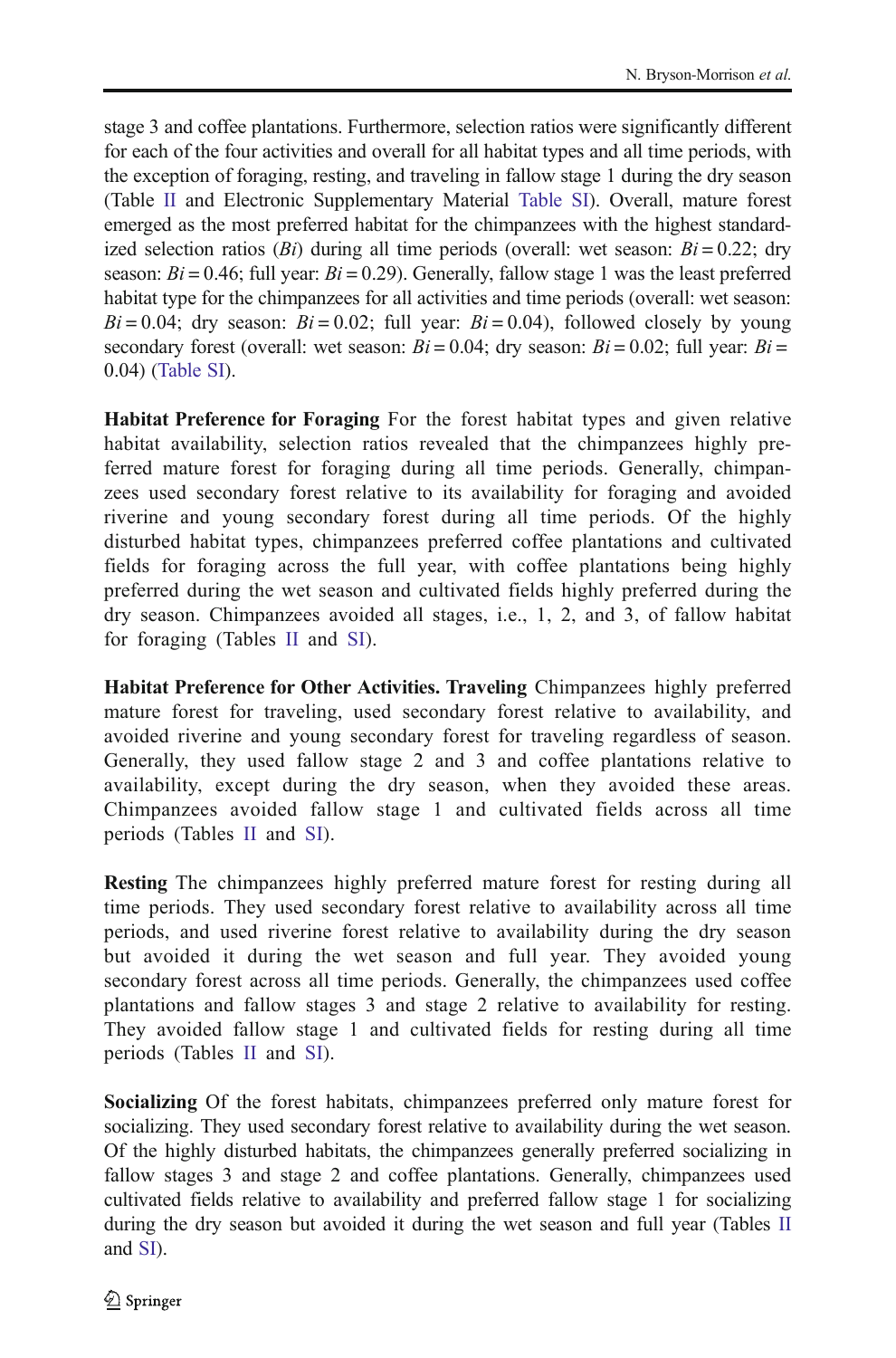#### Distance of Feeding Events in Noncultivated Habitat Relative to Cultivated Fields and Routes

There was a significant difference in feeding event distance categories to cultivated fields for the full year and both the wet and dry seasons (full year:  $\chi^2$  = 433.841, df = 2, *P* < 0.0001; wet season:  $\chi^2$  = 280.760, df = 2, *P* < 0.0001; dry season:  $\chi^2$  = 158.423,  $df = 2$ ,  $P < 0.0001$ ). Inspection of the standardized residuals revealed that the chimpanzees fed less than expected by chance at 0–100 m and 101–200 m and more than expected by chance >200 m away from cultivated fields during the wet and dry seasons and full year. We also found no effect of habitat type or season on feeding event distance to cultivated fields (two-way ANOVA,  $F(1, 467) = 0.430$ ,  $P = 0.512$ ).

There was no significant difference between the observed and expected values for chimpanzee feeding event distance to routes for the wet and dry seasons and full year (full year:  $\chi^2 = 1.466$ , df = 2, *P* = 0.480; wet season:  $\chi^2 = 1.031$ , df = 2, *P* = 0.597; dry season:  $\chi^2 = 0.437$ , df = 2, P = 0.804). However, the two-way ANOVA revealed a statistically significant interaction between habitat type and season on the distance of feeding events to routes  $(F(1, 467) = 5.227, P = 0.023)$ . Specifically, the distance of feeding events to routes was greater during the wet season than the dry season in highly degraded habitat. However, there was no effect of season on feeding event distance to routes for forest habitat.

#### **Discussion**

Our study revealed that the chimpanzee community inhabiting the highly heterogeneous anthropogenic landscape of Bossou used different habitat types with varying frequency depending on season and behavioral activity.

#### Habitat Preference for Foraging

Our results support the prediction that chimpanzee patterns of habitat use for foraging reflect spatial and temporal food resource availability. Mature forest harbors high densities of chimpanzee food tree species and THV, and the chimpanzees preferentially used this habitat type for foraging throughout the year and especially during the dry season, when wild fruit availability was high (Bryson-Morrison *et al*. [2016](#page-16-0)). The chimpanzees also preferentially used cultivated fields for foraging during the dry season, which coincides with the availability of many crops (Hockings *et al*. [2009\)](#page-17-0). Coffee plantations had the same selection ratio as mature forest during the wet season when wild fruit abundance was lower (Bryson-Morrison *et al*. [2016\)](#page-16-0). Coffee plantations provide the chimpanzees with easily attainable spatially clumped fruit trees, many of which produce ripe fruit during the wet season, or year round (Bryson-Morrison *et al*. [2016;](#page-16-0) Hockings *et al*. [2009\)](#page-17-0). Furthermore, the chimpanzees generally avoided fallow habitats, which have relatively low food availabilities (Table [I](#page-5-0)) (Bryson-Morrison *et al*. [2016](#page-16-0)). Similarly to other chimpanzee communities, Bossou chimpanzees consume a diverse range of foods but maintain a high annual proportion of fruit in their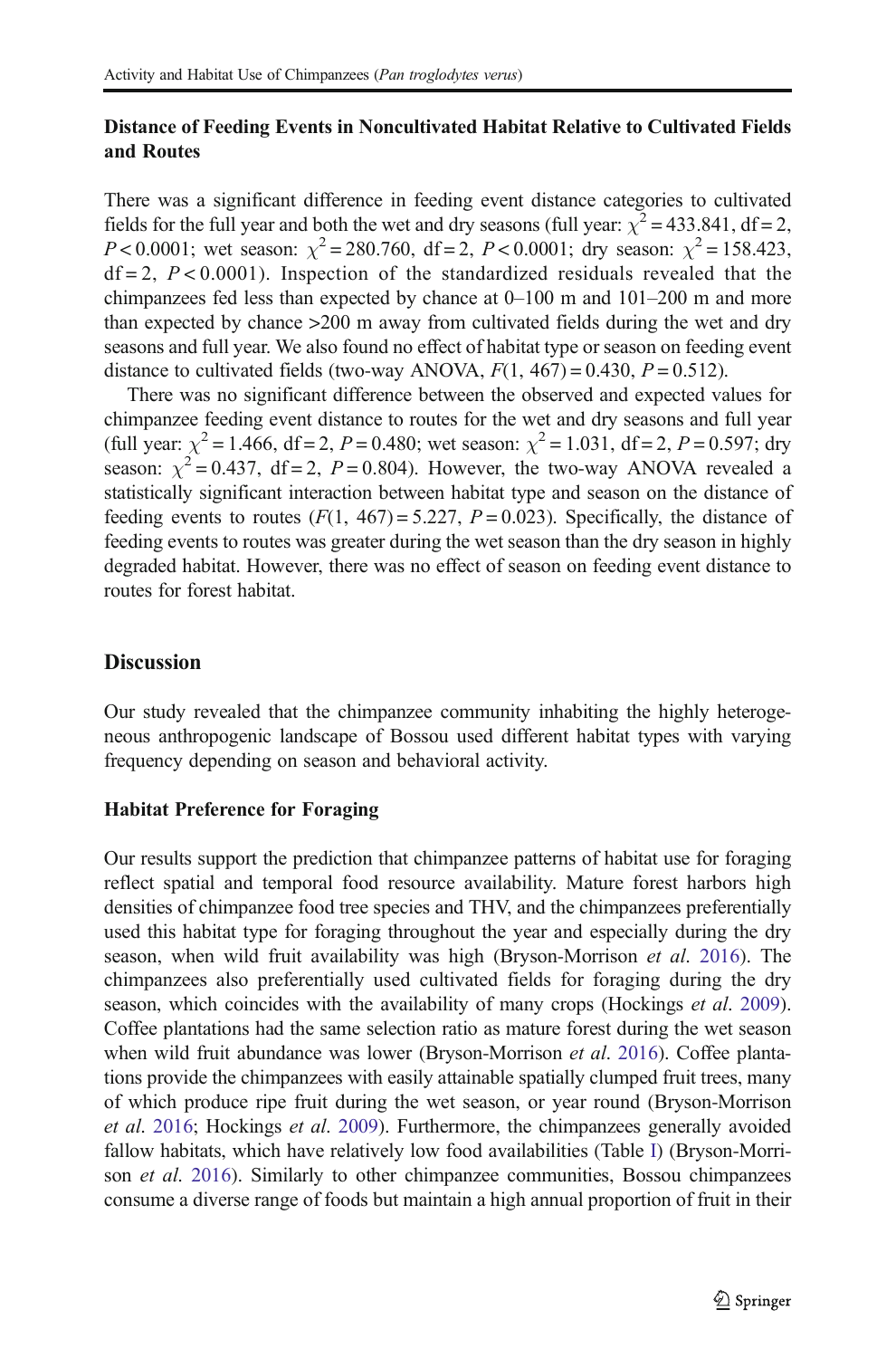diets (Hockings *et al*. [2009](#page-17-0); Takemoto [2002;](#page-19-0) Yamakoshi [1998](#page-20-0)), which significantly influenced their habitat use and foraging strategies. These patterns are similar to those reported for other chimpanzee communities, e.g., Caiquene-Cadique, Cantanhez National Park, Guinea-Bissau (Bessa *et al*. [2015\)](#page-16-0); Bafing Biosphere Reserve, Mali (Duvall [2008](#page-16-0)); Budongo, Uganda (Tweheyo *et al*. [2004\)](#page-19-0); and Kahuzi, Democratic Republic of Congo (Basabose [2005](#page-16-0)). Our study reveals that Bossou chimpanzees specifically prefer mature forest year round for foraging, although they also rely heavily on agricultural habitat to supplement their diets with cultivars. As we did not record all incursions into cultivated fields, we may have underestimated the importance of this habitat type relative to other habitat types.

#### Habitat Preference for Other Activities

Our results indicated that Bossou chimpanzees preferred to travel, rest, and socialize in habitat types with less human-induced pressure. Older growth forest (mature and secondary forest) offers greater tree cover (Bryson-Morrison *et al*. [2016](#page-16-0)) and little to no human presence, while cultivated fields are relatively open areas (Bryson-Morrison *et al*. [2016](#page-16-0)) with high human presence and a high likelihood of antagonistic interactions with humans (Hockings *et al*. [2007,](#page-17-0) [2009](#page-17-0)). Preferential use of mature forest in the dry season, when daily temperatures are high and precipitation low (Humle [2011](#page-17-0)), for all activities may also reflect an increased requirement for shade. The chimpanzees are known to display thermoregulatory behavior during the dry season by increasing terrestriality to take advantage of cooler temperatures on the ground compared to higher positions in the trees (Takemoto [2004](#page-19-0)). The high densities of the invasive shrub, *Chromolaena odorata*, which form dense thickets that are difficult to navigate through, may explain chimpanzees' avoidance of stage 1 fallow (Bryson-Morrison *pers. obs*.). Nevertheless, our results show that the chimpanzees did not actively avoid all highly disturbed habitat types and used some preferentially, depending on activity and season. Although not examined in the context of specific nonforaging activity patterns, other ecologically flexible primates, such as macaques (Riley [2008](#page-19-0)) and baboons (Hoffman and O'Riain [2011\)](#page-17-0), often preferentially use human-modified habitats. The high occurrence of social activity in coffee plantations and cultivated fields reflects increased group cohesiveness and social behavior previously reported for Bossou chimpanzees foraging on cultivars (Hockings *et al*. [2012\)](#page-17-0). Consumption of nutritious energy-rich crops in cultivated areas may allow them more time to engage in other activities, such as socializing, as in populations of baboons, vervets, and macaques consuming human food sources (Altmann and Muruthi [1988](#page-16-0); Brennan *et al*. [1985;](#page-16-0) Schlotterhausen [2000](#page-19-0)).

Bossou chimpanzees generally avoided riverine forest habitat. This pattern contrasts with findings from Bulindi, Uganda, where chimpanzees heavily use riverine forest fragments that contain a higher density of feeding trees than the Budongo Forest Reserve, the nearest main forest block (McLennan and Plumptre [2012\)](#page-18-0). Several factors may explain this difference. The density of chimpanzee food tree species in riverine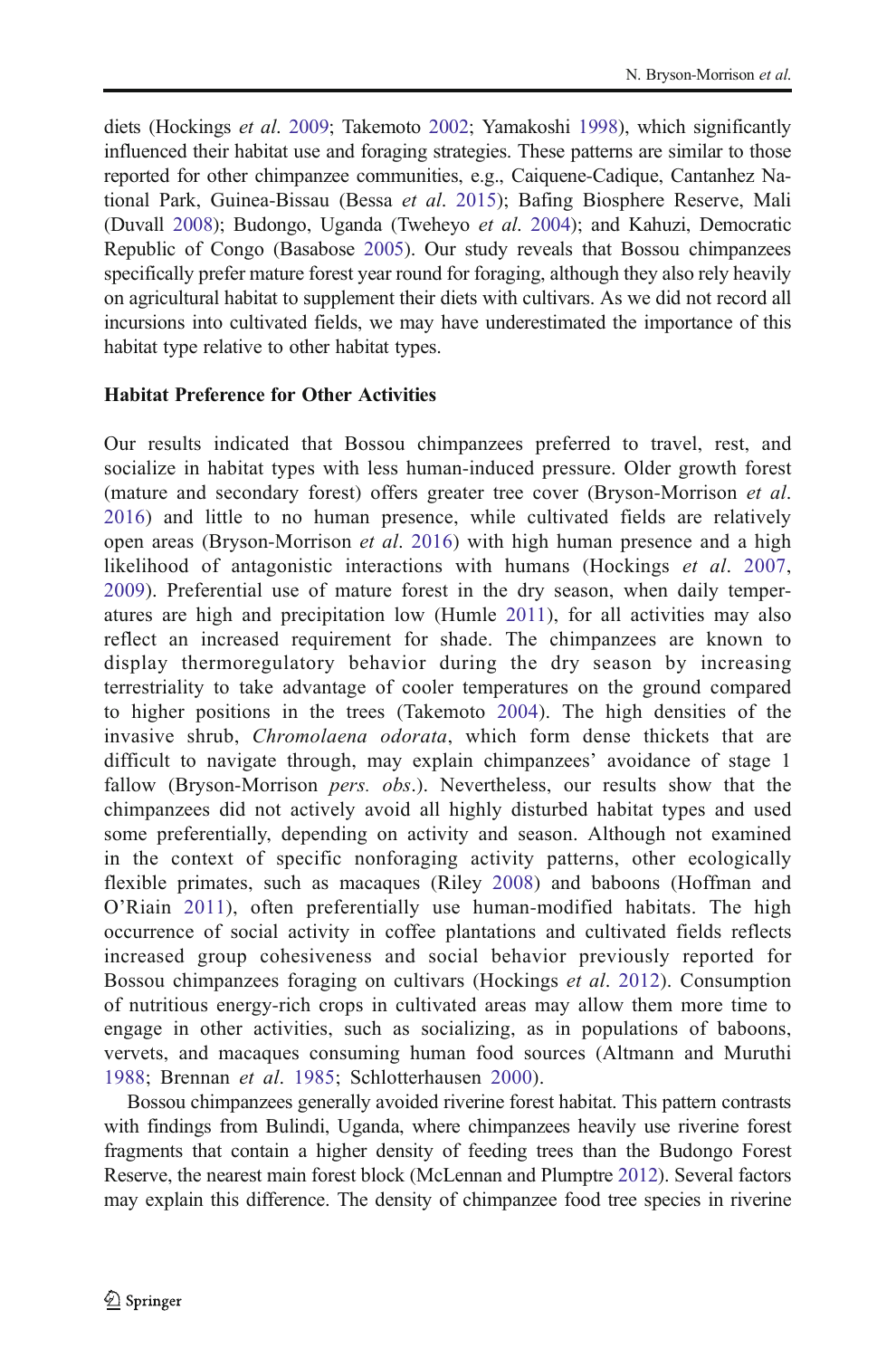forest at Bossou is low compared to that in other forest types (Table [I](#page-5-0)) (Bryson-Morrison *et al*. [2016](#page-16-0)). Second, riverine forest patches in Bossou are relatively small and often abut cultivated fields, and there is a higher human presence in these areas than within other noncultivated habitat types. This suggests that the availability of a particular habitat type is not necessarily a good indicator of use by chimpanzees, as habitat quality and perceived risks likely vary across sites.

Chimpanzee avoidance of young secondary forest is more difficult to interpret, particularly as this forest type harbors a high density of chimpanzee food species (Bryson-Morrison *et al*. [2016](#page-16-0)). The chimpanzees may be selecting older growth forests for feeding on wild fruits as larger trees are known to produce greater fruit yields (Chapman *et al*. [1992\)](#page-16-0). More detailed phenological surveys of fruiting patterns between habitat types are needed to test this.

#### Distance of Feeding Events to Cultivated Fields and Routes

Our results indicated that the chimpanzees significantly preferred foraging on foods in noncultivated habitat at >200 m compared to 0–100 m and 101–200 m from cultivated fields during all time periods, with no effect of habitat type or season. Wild fruit scarcity during the wet season and ease of access to cultivars did not appear to influence distance of feeding events to cultivated fields, contrasting with findings for the chimpanzee community at Sebitoli, Kibale National Park, Uganda (Bortolamiol *et al*. [2016\)](#page-16-0). Instead our results suggest that the chimpanzees' preference for foraging on foods in noncultivated habitat at a greater distance to cultivated fields was more likely driven by perceived risks associated with these areas (Hockings [2007](#page-17-0), [2011\)](#page-17-0). The nutritional benefits gained from acquiring wild foods close to cultivated fields may not be enough to offset any risks associated with potential human presence, as has been proposed for cultivar foraging (Hockings *et al*. [2009](#page-17-0); McLennan and Hockings [2014](#page-18-0); Naughton-Treves *et al*. [1998](#page-18-0)). The chimpanzees may therefore be using their environment strategically to balance food acquisition and risk avoidance (Hill [2016](#page-17-0)). Future studies should aim to collect more detailed phenological data on the availability of food resources at varying distances to cultivated fields, along with behavioral and/or cortisol measures of stress, to investigate fully the effects of risky areas on chimpanzee foraging behavior.

We found no significant difference in chimpanzee feeding event distance to routes (human-made roads and paths). However, the chimpanzees foraged in highly degraded habitat at a greater distance from routes during the wet season than the dry season with no such seasonal effect found for forest habitat. This suggests that the Bossou chimpanzees did not actively avoid foraging close to routes; instead, feeding event distance from routes was likely driven by food availability. Pioneer tree species that produce fruits consumed by the chimpanzees, including *Musanga cecropioides*, semidomesticated and wild oil palm (*Elaeis guineensis*), and coffee plantations containing fruit orchards and banana plants, are found at the sides of roads and paths (Bryson-Morrison *pers. obs*.). Road crossing is risky for wildlife, including primates (Cibot *et al*. [2015;](#page-16-0) Gunson *et al*. [2011](#page-17-0); Jaegger *et al*. [2005;](#page-18-0) McLennan and Asiimwe [2016](#page-18-0)); however, roadsides can also represent areas of high vegetation species richness, attracting wildlife (Forman and Alexander [1998\)](#page-17-0). Indeed, findings from Sebitoli,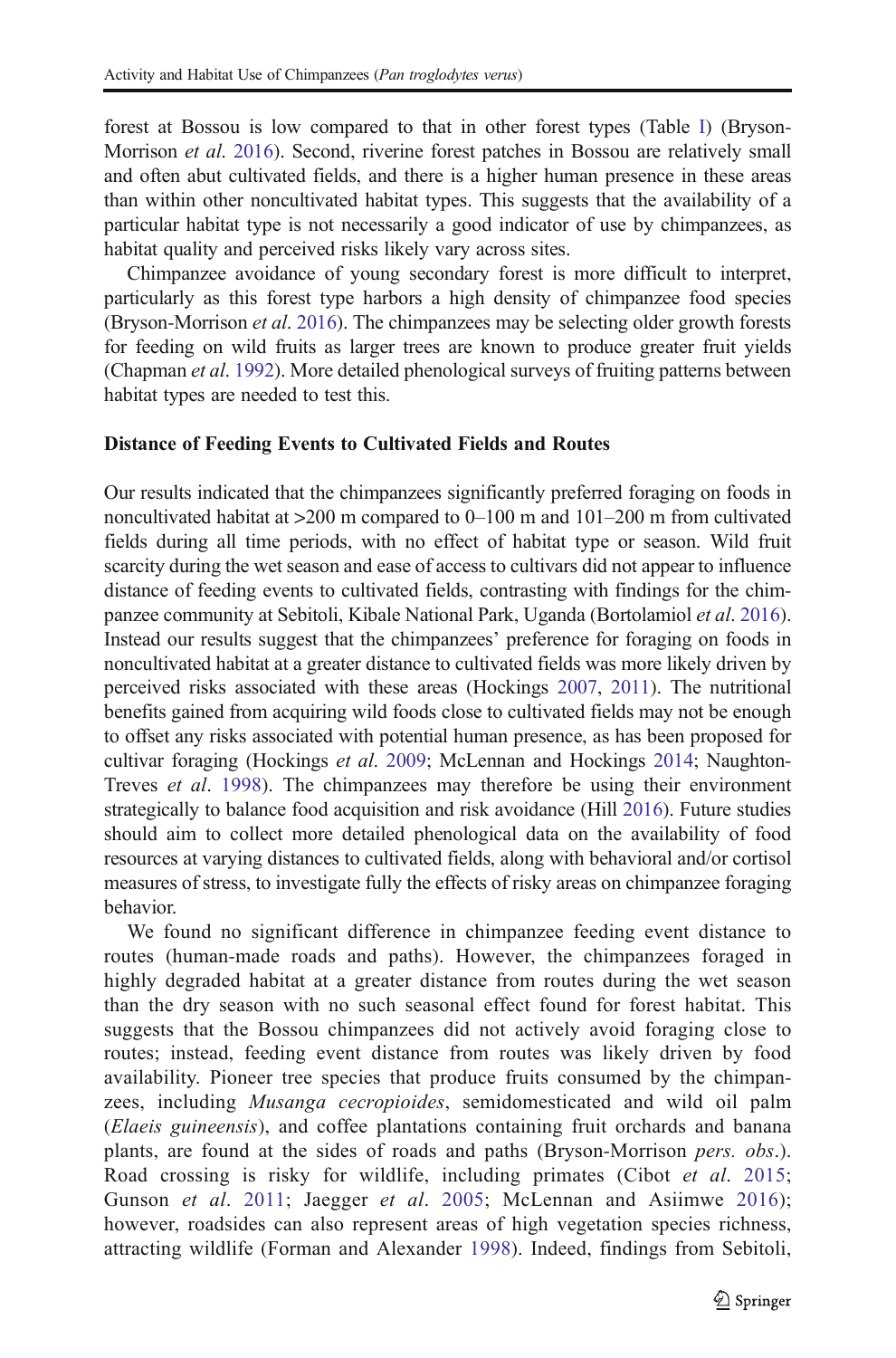<span id="page-16-0"></span>Kibale National Park, Uganda indicated that proximity to a tarmac road, where roadside management strategies favor the growth of THV, was one of the main predictors of chimpanzee distribution (Bortolamiol *et al*. 2016).

#### Implications for Chimpanzee Conservation in Anthropogenic Landscapes

Overall, our study clearly indicated that chimpanzees at Bossou show a high preference for mature forest. Local people rarely gather nontimber forest products from, or enter, this single small patch of mature forest as they regard it as sacred (Kortlandt [1986;](#page-18-0) Yamakoshi [2005\)](#page-20-0). We also found chimpanzees rarely use riverine forest at Bossou, probably because this combines relatively low food availability with high human presence. Our results suggest that chimpanzees in human-dominated environments prefer habitat types where a plentiful supply of wild foods is coupled with low human presence for most activities. The availability of such "refuges" may be critical to the long-term persistence of chimpanzee populations within anthropogenic landscapes.

Alongside older-growth forest (mature and secondary forest), the chimpanzees at Bossou preferentially used cultivated habitat for foraging throughout the year. Chimpanzee reliance on crops to supplement wild foods in forest–agricultural mosaics complicates human– chimpanzee coexistence and requires careful management (Hill and Wallace [2012](#page-17-0)). Restoration or recovery of abandoned agricultural areas to forest may reduce reliance on cultivated food, but this will likely depend on how important crops are in the diet of a given population, as well as the degree of perceived risk associated with cultivar foraging in agricultural habitats (Hockings and McLennan [2012;](#page-17-0) McLennan and Hockings [2014](#page-18-0)). Moreover, reforestation of abandoned agricultural areas can take many years (Aide *et al*. 2000; Chapman and Chapman 1999) and young successional habitat types may be the only available habitats for resident chimpanzees in the interim. Our study showed that chimpanzees generally avoided using young regenerating habitat types (fallow and young secondary forest), suggesting that widespread agricultural conversion and subsequent expansion of new fallow areas could prove detrimental for the long-term survival of chimpanzees, as for other primate populations (Ancrenaz *et al*. 2015; Palm *et al*. [2013;](#page-18-0) Wich *et al*. [2014](#page-19-0)).

In conclusion, our study reveals that the risks associated with some anthropogenic features may influence important behavioral activities, such as foraging. These findings contribute to our understanding of chimpanzee behavioral responses to human encounters and pressures in their environment. Our study further demonstrates the value of determining which habitat types are avoided or preferred, and potentially necessary, for chimpanzees in anthropogenic landscapes. We suggest that it is crucial to determine relative reliance on available habitat types, as well as agricultural areas, when devising conservation strategies for chimpanzee and other primate populations residing in anthropogenic landscapes.

Acknowledgements We thank the Institut de Recherche Environmentale de Bossou and the Direction Nationale de la Recherche Scientifique et Technologique for permission to conduct this study. Funding was provided in part by a MEXT 24000001 grant to T. Matsuzawa and a grant in aid of research from Sigma-Xi the Scientific Research Society. We thank all the field guides at Bossou who assisted with data collection. We are grateful to N. Morimura for kindly providing us with maps of the human-made roads and paths found at Bossou. We are also grateful to K. J. Hockings and G. Yamakoshi for useful discussion on the ecology of Bossou chimpanzees. We thank the editors and two anonymous reviewers for helpful comments on this manuscript.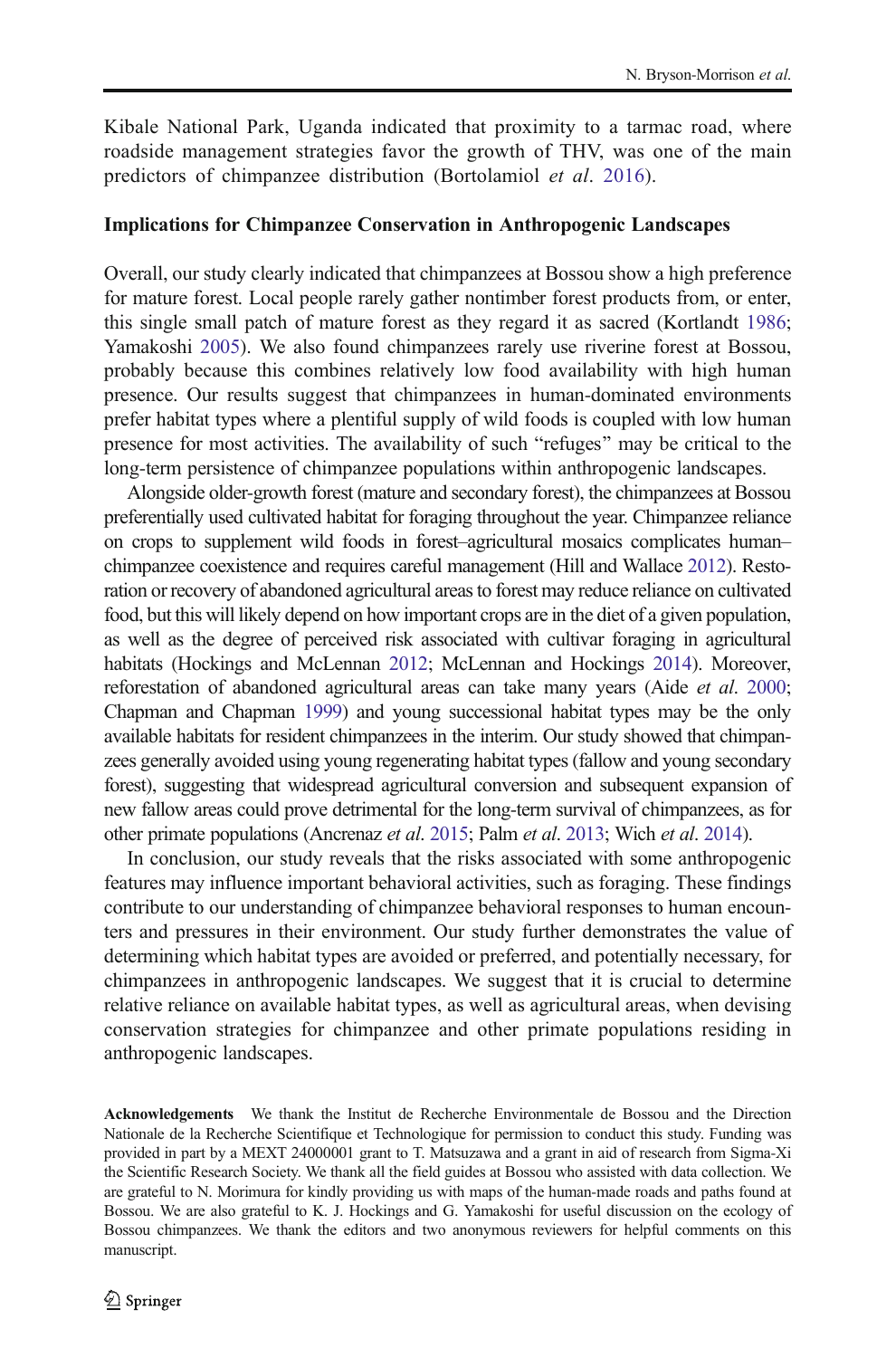<span id="page-17-0"></span>Open Access This article is distributed under the terms of the Creative Commons Attribution 4.0 International License (http://creativecommons.org/licenses/by/4.0/), which permits unrestricted use, distribution, and reproduction in any medium, provided you give appropriate credit to the original author(s) and the source, provide a link to the Creative Commons license, and indicate if changes were made.

#### **References**

- Aide, T. M., Zimmerman, J. K., Pascarella, J. B., Rivera, L., & Marcano-Vega, H. (2000). Forest regeneration in a chronosequence of tropical abandoned pastures: implications for restoration ecology. *Restoration Ecology, 8*, 328–338.
- Altmann, J. (1974). Observational study of behavior: sampling methods. *Behaviour, 49*, 227–267.
- Altmann, J., & Muruthi, P. (1988). Differences in daily life between semiprovisioned and wild‐feeding baboons. *American Journal of Primatology, 15*, 213–221.
- Ancrenaz, M., Cheyne, S. M., Humle, T., & Robbins, M. M. (2015). Impacts of industrial agriculture on ape ecology. In A. Foundation (Ed.), *State of the apes* (Industrial agriculture and ape conservation, Vol. II, pp. 165–192). Cambridge: Cambridge University Press.
- Basabose, A. K. (2005). Ranging patterns of chimpanzees in a montane forest of kahuzi, Democratic Republic of Congo. *International Journal of Primatology, 26*, 33–54.
- Bessa, J., Sousa, C., & Hockings, K. J. (2015). Feeding ecology of chimpanzees (*Pan troglodytes verus*) inhabiting a forest-mangrove-savanna-agricultural-matrix at Caiquene-Cadique, Cantanhez National Park, Guinea-Bissau. *American Journal of Primatology, 77*, 651–665.
- Blake, S., Strindberg, S., Boudjan, P., Makombo, C., Bila-Isia, I., et al. (2007). Forest elephant crisis in the Congo Basin. *PLoS Biology, 5*, e111.
- Bortolamiol, S., Cohen, M., Jiguet, F., Pennec, F., Seguya, A., & Krief, S. (2016). Chimpanzee non-avoidance of hyper-proximity to humans. *The Journal of Wildlife Management, 80*, 924–934.
- Brennan, E., Else, J., & Altmann, J. (1985). Ecology and behaviour of a pest primate: vervet monkeys in a tourist‐lodge habitat. *African Journal of Ecology, 23*, 35–44.
- Brncic, T., Amarasekaran, B., & McKenna, A. (2010). *Sierra Leone national chimpanzee census*. Freetown: Tacugama Chimpanzee Sanctuary.
- Brncic, T., Amarasekaran, B., McKenna, A., Mundry, R., & Kuhl, H. S. (2015). Large mammal diversity and their conservation in the human-dominated land-use mosaic of Sierra Leone. *Biodiversity and Conservation, 24*, 2417–1438.
- Bryson-Morrison, N., Matsuzawa, T., & Humle, T. (2016). Chimpanzees in an anthropogenic landscape: examining food resources across habitat types at Bossou, Guinea, West Africa. *American Journal of Primatology, 78*, 1237–1249.
- Byers, C. R., Steinhorst, R. K., & Krausman, P. R. (1984). Clarification of a technique for analysis of utilization-availability data. *Journal of Wildlife Management, 48*, 1050–1053.
- Campbell-Smith, G., Campbell-Smith, M., Singleton, I., & Linkie, M. (2011). Raiders of the lost bark: orangutan foraging strategies in a degraded landscape. *PLoS ONE, 6*, e20962.
- Chapman, C. A., & Chapman, L. J. (1999). Forest restoration in abandoned agricultural land: a case study from East Africa. *Conservation Biology, 13*, 1301–1311.
- Chapman, C. A., Chapman, L. J., Wrangham, R., Hunt, K., Gebo, D., & Gardner, L. (1992). Estimators of fruit abundance of tropical trees. *Biotropica, 24*, 527–531.
- Chapman, C. A., & Peres, C. A. (2001). Primate conservation in the new millennium: the role of scientists. *Evolutionary Anthropology, 10*, 16–33.
- Cibot, M., Bortolamiol, S., Seguya, A., & Krief, S. (2015). Chimpanzees facing a dangerous situation: a high‐ traffic asphalted road in the sebitoli area of kibale national park, Uganda. *American Journal of Primatology, 77*, 890–900.
- Cowlishaw, G. (1997). Trade-offs between foraging and predation risk determine habitat use in a desert baboon population. *Animal Behaviour, 53*, 667–686.
- Cyr, N., & Romero, L. (2008). Fecal glucocorticoid metabolites of experimentally stressed captive and freeliving starlings: implications for conservation research. *General Comparative Endocrinology, 158*, 20–28.
- Duvall, C. S. (2008). Human settlement ecology and chimpanzee habitat selection in Mali. *Landscape Ecology, 23*, 699–716.
- Estrada, A. (2013). Socioeconomic contexts of primate conservation: population, poverty, global economic demands, and sustainable land use. *American Journal of Primatology, 75*, 30–45.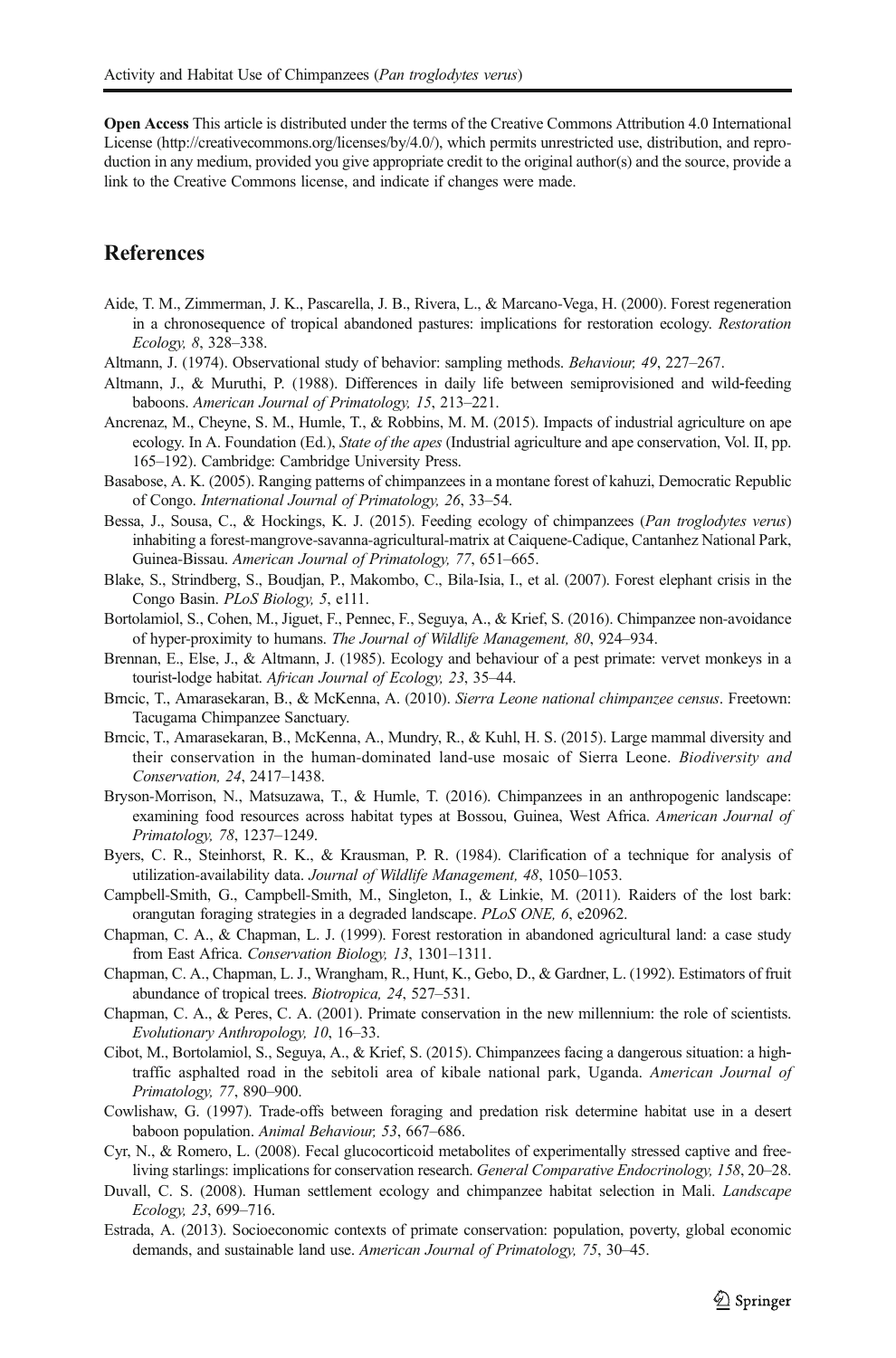- <span id="page-18-0"></span>Forman, R. T., & Alexander, L. E. (1998). Roads and their major ecological effects. *Annual Review of Ecology and Systematics, 29*, 207–231.
- Fourie, N. H., Turner, T. R., Brown, J. L., Pampush, J. D., Lorenz, J. G., & Bernstein, R. M. (2015). Variation in vervet (*Chlorocebus aethiops*) hair cortisol concentrations reflects ecological disturbance by humans. *Primates, 56*, 365–373.
- Gabriel, D. N. (2013). Habitat use and activity patterns as an indication of fragment quality in a strepsirrhine primate. *International Journal of Primatology, 34*, 388–406.
- Gunson, K. E., Mountrakis, G., & Quackenbush, L. J. (2011). Spatial wildlife-vehicle collision models: a review of current work and its application to transportation mitigation projects. *Journal of Environmental Management, 92*, 1074–1082.
- Guzmán, A., Link, A., Castillo, J. A., & Botero, J. E. (2016). Agroecosystems and primate conservation: shade coffee as potential habitat for the conservation of Andean night monkeys in the Northern Andes. *Agriculture, Ecosystems & Environment, 215*, 57–67.
- Heiduck, S. (2002). The use of disturbed and undisturbed forest by masked titi monkeys *Callicebus personatus melanochir* is proportional to food availability. *Oryx, 36*, 133–139.
- Hickey, J. R., Nackoney, J., Nibbelink, N. P., Blake, S., Bonyenge, A., et al. (2013). Human proximity and habitat fragmentation are key drivers of the rangewide bonobo distribution. *Biodiversity and Conservation, 22*, 3085–3104.
- Hicks, T. C., Roessingh, P., & Menken, S. B. J. (2012). Reactions of Bili-uele chimpanzees to humans in relation to their distance from roads and villages. *American Journal of Primatology, 74*, 721–733.
- Hill, C. M. (2000). Conflict of interest between people and baboons: crop raiding in Uganda. *International Journal of Primatology, 21*, 299–315.
- Hill, C. M. (2005). People, crops, and primates: A conflict of interests. In J. D. Paterson & J. Wallis (Eds.), *Commensalism and conflict: The primate*–*human interface*. Winnipeg: Higwell Printing.
- Hill, C. M., & Wallace, G. E. (2012). Crop protection and conflict mitigation: reducing the costs of living alongside non-human primates. *Biodiversity and Conservation, 21*, 2569–2587.
- Hill, C. M., & Webber, A. D. (2010). Perceptions of nonhuman primates in human–wildlife conflict scenarios. *American Journal of Primatology, 72*, 919–924.
- Hill, R. A. (2016). Nonhuman primate approaches to landscapes. In B. David & J. Thomas (Eds.), *Handbook of landscape archaeology* (pp. 95–101). New York: Routledge.
- Hockings, K.J. (2007). *Human-chimpanzee coexistence at Bossou*, *the Republic of Guinea: A chimpanzee perspective.* Ph.D. thesis, University of Stirling.
- Hockings, K. J. (2011). Behavioral flexibility and division of roles in chimpanzee road-crossing. In T. Matsuzawa, T. Humle, & Y. Sugiyama (Eds.), *The chimpanzees of Bossou and Nimba* (pp. 221–229). London: Springer.
- Hockings, K. J., Anderson, J. R., & Matsuzawa, T. (2006). Road-crossing in chimpanzees: a risky business. *Current Biology, 16*, 668–670.
- Hockings, K. J., Anderson, J. R., & Matsuzawa, T. (2009). Use of wild and cultivated foods by chimpanzees at Bossou, Republic of Guinea: feeding dynamics in a human-influenced environment. *American Journal of Primatology, 71*, 636–646.
- Hockings, K. J., Anderson, J. R., & Matsuzawa, T. (2012). Socioecological adaptations by chimpanzees, *Pan troglodytes verus*, inhabiting an anthropogenically impacted habitat. *Animal Behaviour, 83*, 801–810.
- Hockings, K. J., Humle, T., Anderson, J. R., Biro, D., Sousa, C., Ohashi, G., & Matsuzawa, T. (2007). Chimpanzees share forbidden fruit. *PLoS ONE, 2*, e886.
- Hockings, K. J., & McLennan, M. R. (2012). From forest to farm: systematic review of cultivar feeding by chimpanzees—management implications for wildlife in anthropogenic landscapes. *PLoS ONE, 7*, e33391.
- Hockings, K. J., McLennan, M. R., Carvalho, S., Ancrenaz, M., Bobe, R., et al. (2015). Apes in the anthropocene: flexibility and survival. *Trends in Ecology & Evolution, 30*, 215–222.
- Hockings, K. J., & Sousa, C. (2013). Human–chimpanzee sympatry and interactions in Cantanhez National Park, Guinea-Bissau: current research and future directions. *Primate Conservation, 26*, 57–65.
- Hoffman, T. S., & O'Riain, M. J. (2011). The spatial ecology of chacma baboons (*Papio ursinus*) in a humanmodified environment. *International Journal of Primatology, 32*, 308–328.
- Humle, T. (2011). Location and ecology. In T. Matsuzawa, T. Humle, & Y. Sugiyama (Eds.), *The chimpanzees of Bossou and Nimba* (pp. 13–21). London: Springer.
- Isabirye-Basuta, G. M., & Lwanga, J. S. (2008). Primate populations and their interactions with changing habitats. *International Journal of Primatology, 29*, 35–48.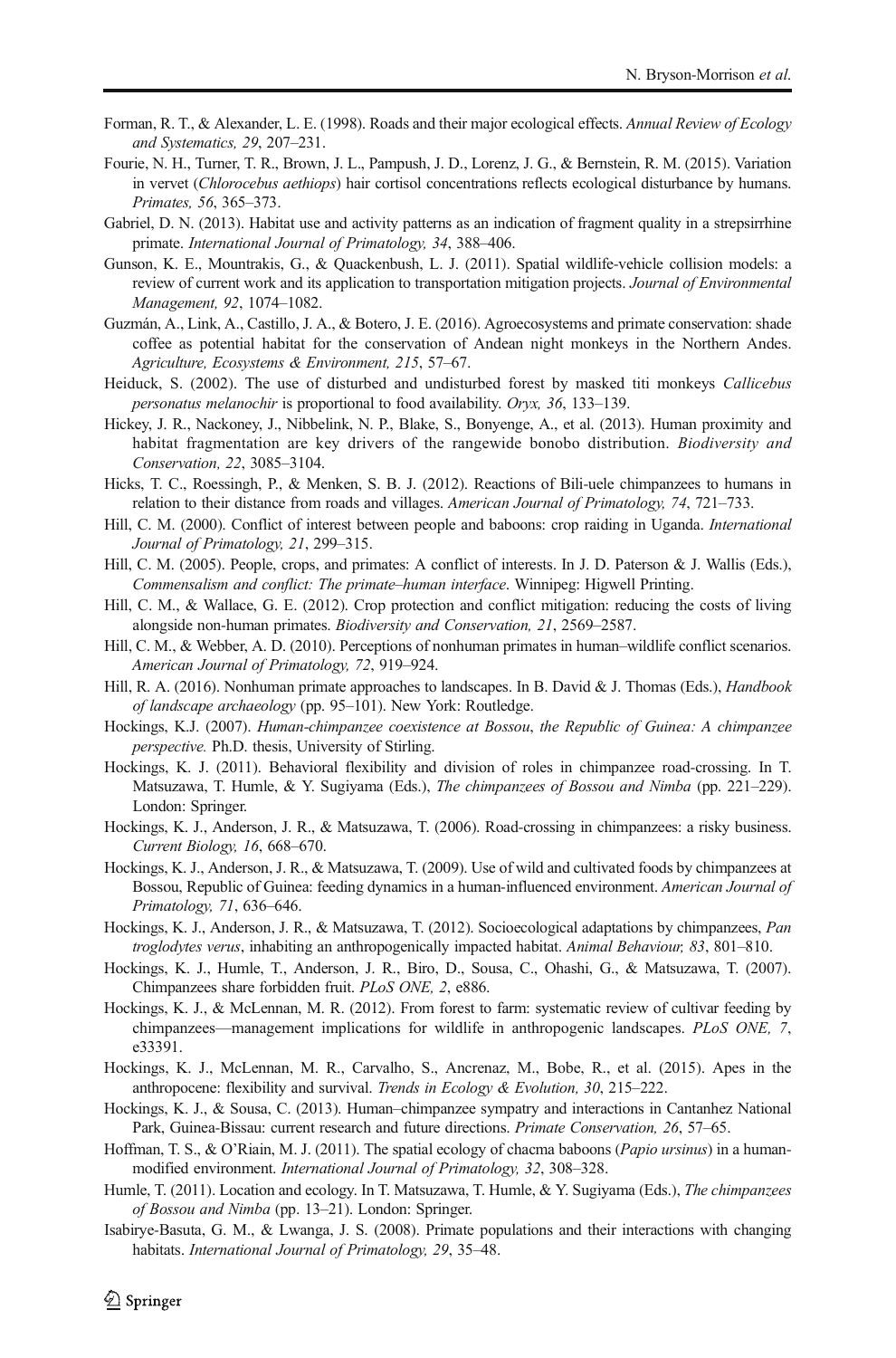- <span id="page-19-0"></span>Jaegger, J. A. G., Bowman, J., Brennan, J., Fahrig, L., Bert, D., et al. (2005). Predicting when animal populations are at risk from roads: an interactive model of road avoidance behavior. *Ecological Modelling, 185*, 329–348.
- Junker, J., Blake, S., Boesch, C., Campbell, G., Toit, L. D., et al. (2012). Recent decline in suitable environmental conditions for African great apes. *Diversity and Distributions, 18*, 1077–1091.
- Kortlandt, A. (1986). The use of stone tools by wild-living chimpanzees and earliest hominids. *Journal of Human Evolution, 15*, 77–132.
- Krief, S., Cibot, M., Bortolamiol, S., Seguya, A., Krief, J. M., & Masi, S. (2014). Wild chimpanzees on the edge: nocturnal activities in croplands. *PLoS ONE, 9*, e109925.
- Lambert, J. E., & Rothman, J. M. (2015). Fallback foods, optimal diets, and nutritional targets: primate responses to varying food availability and quality. *Annual Review of Anthropology, 44*, 493–512.
- Lee, R.J. (1997). *The impact of hunting and habitat disturbance on the population dynamics and behavioral ecology of the crested black macaque* (Macaca nigra). Ph.D. thesis, University of Oregon, Eugene.
- Lehman, S. M., Rajaonson, A., & Day, S. (2006). Edge effects and their influence on lemur density and distribution in southeast Madagascar. *American Journal of Physical Anthropology, 129*, 232–241.
- Lehmann, J., Korstjens, A. H., & Dunbar, R. (2007). Fission–fusion social systems as a strategy for coping with ecological constraints: a primate case. *Evolutionary Ecology, 21*, 613–634.
- Leighton, M. (1993). Modeling dietary selectivity by Bornean orangutans: evidence for integration of multiple criteria in fruit selection. *International Journal of Primatology, 14*, 257–313.
- Li, Y. (2004). The effect of forest clear-cutting on habitat use in Sichuan snub-nosed monkey (*Rhinopithecus roxellana*) in Shennongjia Nature Reserve, China. *Primates, 45*, 69–72.
- Manly, B. F. J., McDonald, L. L., Thomas, D. L., McDonald, T. L., & Erickson, W. P. (2002). *Resource selection by animals: Statistical design and analysis for field studies* (2nd ed.). Dordrecht: Kluwer Academic.
- Matsuzawa, T., Humle, T., & Sugiyama, Y. (Eds.). (2011). *The chimpanzees of Bossou and Nimba*. London: Springer.
- McKinney, T. (2011). The effects of provisioning and crop-raiding on the diet and foraging activities of human-commensal white-faced capuchins (*Cebus capucinus*). *American Journal of Primatology, 73*, 439–448.
- McLennan, M. R. (2013). Diet and feeding ecology of chimpanzees (*Pan troglodytes*) in Bulindi, Uganda: foraging strategies at the forest–farm interface. *International Journal of Primatology, 34*, 585–614.
- McLennan, M. R., & Asiimwe, C. (2016). Cars kill chimpanzees: case report of a wild chimpanzee killed on a road at Bulindi, Uganda. *Primates, 57*, 377–388.
- McLennan, M. R., & Hockings, K. J. (2014). Wild chimpanzees show group differences in selection of agricultural crops. *Scientific Reports, 4*, 5956.
- McLennan, M. R., & Plumptre, A. J. (2012). Protected apes, unprotected forest: composition, structure and diversity of riverine forest fragments and their conservation value in Uganda. *Tropical Conservation Science, 5*, 79–103.
- Ménard, N., Motsch, P., Delahaye, A., Saintvanne, A., Le Flohic, G., et al. (2014). Effect of habitat quality on diet flexibility in Barbary macaques. *American Journal of Primatology, 76*, 679–693.
- Muyambi, F. (2005). The impact of tourism on the behaviour of mountain gorillas. *Gorilla Journal, 30*, 14–15.
- Naughton-Treves, L., Treves, A., Chapman, C., & Wrangham, R. (1998). Temporal patterns of crop-raiding by primates: linking food availability in croplands and adjacent forest. *Journal of Applied Ecology, 35*, 596– 606.
- Neu, C. W., Byers, C. R., & Peek, J. M. (1974). A technique for analyses of utilization-availability data. *Journal of Wildlife Management, 38*, 541–545.
- O'Brien, T. G., & Kinnaird, M. F. (1997). Behavior, diet, and movements of the Sulawesi crested black macaque. *International Journal of Primatology, 18*, 321–351.
- Palm, C. A., Vosti, S. A., Sanchez, P. A., & Ericksen, P. J. (2013). *Slash-and-burn agriculture: the search for alternatives*. New York: Columbia University Press.
- Palminteri, S., & Peres, C. A. (2012). Habitat selection and use of space by bald-faced sakis (*Pithecia irrorata*) in Southwestern Amazonia: Lessons from a multiyear, multigroup study. *International Journal of Primatology, 33*, 401–417.
- Plumptre, A., Rose, R., Nangendo, G., Williamson, E. A., Didier, K., et al. (2010). *Eastern chimpanzee (Pan troglodytes schweinfurthii): Status survey and conservation action plan 2010*–*2020*. Gland, Switzerland: IUCN.
- Porter, L. L., Sterr, S. M., & Garber, P. A. (2007). Habitat use and ranging behavior of *Callimico goeldii. International Journal of Primatology, 28*, 1035–1058.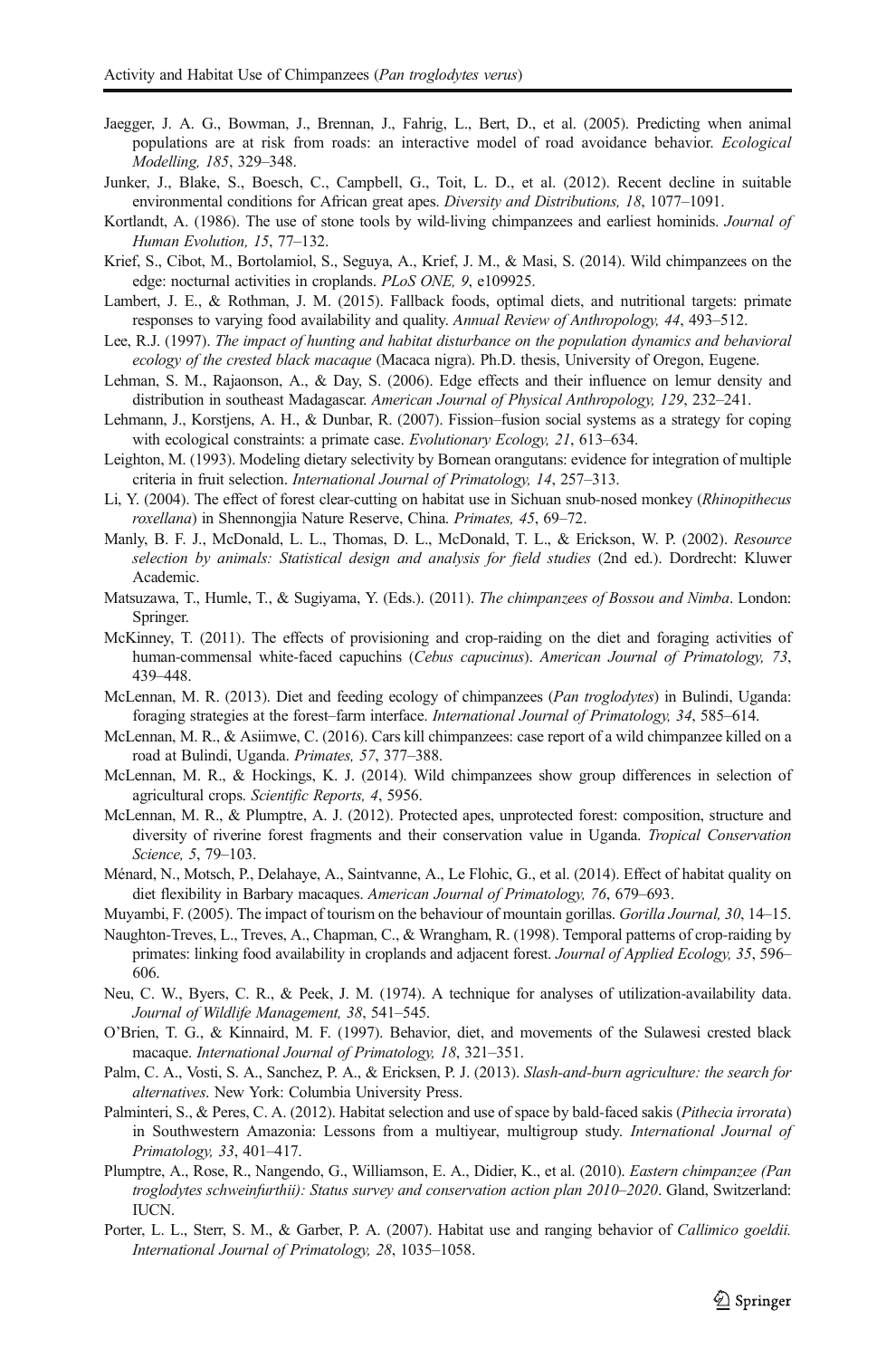- <span id="page-20-0"></span>Poulsen, J., Clark, C., Mavah, G., & Elkan, P. (2009). Bushmeat supply and consumption in a tropical logging concession in northern Congo. *Conservation Biology, 23*, 1597–1608.
- Pozo-Montuy, G., Serio-Silva, J. C., Chapman, C. A., & Bonilla-Sánchez, Y. M. (2013). Resource use in a landscape matrix by an arboreal primate: evidence of supplementation in black howlers (*Alouatta pigra*). *International Journal of Primatology, 34*, 714–731.
- Raboy, B. E., & Dietz, J. M. (2004). Diet, foraging, and use of space in wild golden-headed lion tamarins. *American Journal of Primatology, 63*, 1–15.
- Rangel‐Negrín, A., Alfaro, J., Valdez, R., Romano, M., & Serio‐Silva, J. (2009). Stress in Yucatan spider monkeys: effects of environmental conditions on fecal cortisol levels in wild and captive populations. *Animal Conservation, 12*, 496–502.
- Richards, P. W. (1996). *The tropical rainforest* (2nd ed.). New York: Cambridge University Press.
- Riley, E. P. (2007). The human–macaque interface: conservation implications of current and future overlap and conflict in Lore Lindu National Park, Sulawesi, Indonesia. *American Anthropologist, 109*, 473–484.
- Riley, E. P. (2008). Ranging patterns and habitat use of Sulawesi Tonkean macaques (*Macaca tonkeana*) in a human‐modified habitat. *American Journal of Primatology, 70*, 670–679.
- Robinson, J. G., Redford, K. H., & Bennett, E. L. (1999). Wildlife harvest in logged tropical forests. *Science, 284*, 595–596.
- Saj, T., Sicotte, P., & Paterson, J. D. (1999). Influence of human food consumption on the time budget of vervets. *International Journal of Primatology, 20*, 977–994.
- Sakura, O. (1994). Factors affecting party size and composition of chimpanzees (*Pan troglodytes verus*) Bossou, Guinea. *International Journal of Primatology, 15*, 167–183.
- Sapolsky, R. M., Romero, L. M., & Munck, A. U. (2000). How do glucocorticoids influence stress responses? Integrating permissive, suppressive, stimulatory, and preparative actions. *Endocrine Reviews, 21*, 55–89.
- Sawyer, S. C., & Brashares, J. S. (2013). Applying resource selection functions at multiple scales to prioritize habitat use by the endangered cross river gorilla. *Diversity and Distributions, 19*, 943–954.
- Schlotterhausen, L. (2000). *Town monkeys*, *country monkeys: A socioecological comparison of a human commensal and wild group of bonnet macaques* (Macaca radiata). Ph.D. thesis, New York University.
- Schroeder, J., Oke, D., Onyekwelu, J., & Yirdaw, E. (2010). Secondary forests in West Africa: A challenge and opportunity for management. In G. Mery, P. Katila, G. Galloway, R. Alfaro, & M. Kanninen (Eds.), *Forests and society-responding to global drivers of change 25* (pp. 335–353). Vienna: IUFRO World Series.
- Sha, J. C. M., & Hanya, G. (2013). Diet, activity, habitat use, and ranging of two neighboring groups of food‐ enhanced long‐tailed macaques (*Macaca fascicularis*). *American Journal of Primatology, 75*, 581–592.
- Singh, M., Kumara, H., Kumar, M. A., & Sharma, A. K. (2001). Behavioural responses of lion-tailed macaques (*Macaca silenus*) to a changing habitat in a tropical rain forest fragment in the Western Ghats, India. *Folia Primatologica, 72*, 278–291.
- Sugiyama, Y., & Koman, J. (1979). Social structure and dynamics of wild chimpanzees at Bossou, Guinea. *Primates, 20*, 323–339.
- Sugiyama, Y., & Koman, J. (1992). The flora of Bossou: its utilization by chimpanzees and humans. *African Study Monographs, 13*, 127–169.
- Takemoto, H. (2002*). Feeding ecology of chimpanzees in Bossou*, *Guinea: Coping with the seasonal fluctuation of food supply and micrometeorology in the tropical forest*. Ph.D. thesis, Kyoto University.
- Takemoto, H. (2004). Seasonal change in terrestriality of chimpanzees in relation to microclimate in the tropical forest. *American Journal of Physical Anthropology, 124*, 81–92.
- Terada, S., Nackoney, J., Sakamaki, T., Mulavwa, M. N., Yumoto, T., & Furuichi, T. (2015). Habitat use of bonobos (*Pan paniscus*) at Wamba: selection of vegetation types for ranging, feeding, and night-sleeping. *American Journal of Primatology, 77*, 701–713.
- Tutin, C. E. (1999). Fragmented living: behavioural ecology of primates in a forest fragment in the Lopé reserve, Gabon. *Primates, 40*, 249–265.
- Tweheyo, M., Hill, C. M., & Obua, J. (2005). Patterns of crop raiding by primates around the Budongo Forest Reserve, Uganda. *Wildlife Biology, 11*, 237–247.
- Tweheyo, M., Lye, K. A., & Weladji, R. B. (2004). Chimpanzee diet and habitat selection in the Budongo Forest Reserve, Uganda. *Forest Ecology and Management, 188*, 267–278.
- van Gils, H., & Kayijamahe, E. (2010). Sharing natural resources: mountain gorillas and people in the Parc National des Volcans, Rwanda. *African Journal of Ecology, 48*, 621–627.
- Wich, S., Garcia-Ulloa, J., Kühl, H., Humle, T., Lee, J. H., & Koh, L. (2014). Will oil palm's homecoming spell doom for Africa's great apes? *Current Biology, 24*, 1659–1663.